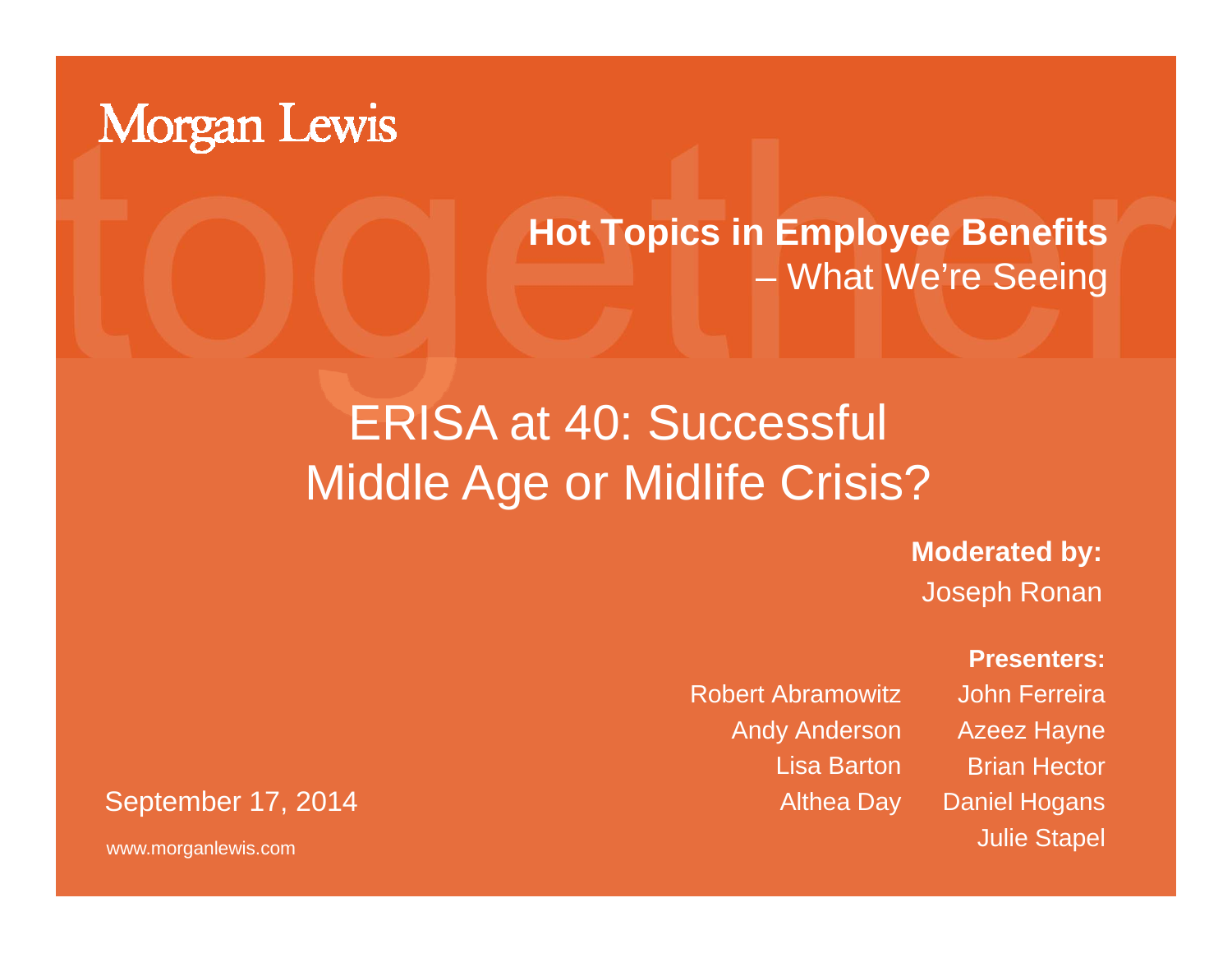## **Agenda**

- A Brief Look at ERISA's Achievements and Midlife **Challenges**
- $\bullet$ Challenges to Retirement Plans
- $\bullet$ Plan Investments
- $\bullet$  The Future of Employer Stock in Qualified Plans Post*-D d h ff Dudenhoeffer*
- $\bullet$ Multiemployer Plans
- Effect of ERISA on Health and Welfare Plans
- "Qualified" Nonqualified Plans—A Look at Nonqualified Plans in the ERISA Era
- $\bullet$ **Questions**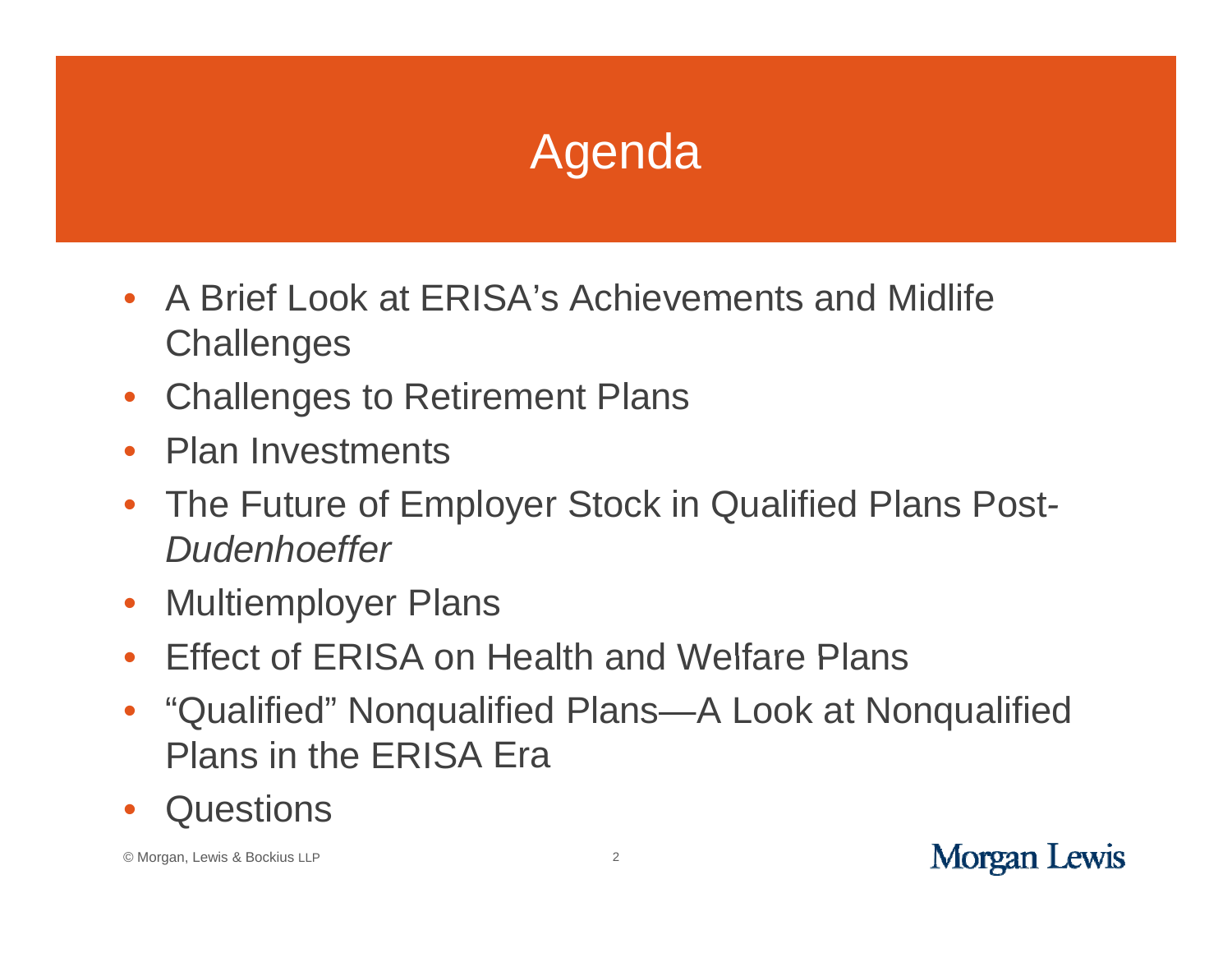#### A Brief Look at ERISA's Achievements Presenter: Robert Abramowitz and Midlife Challenges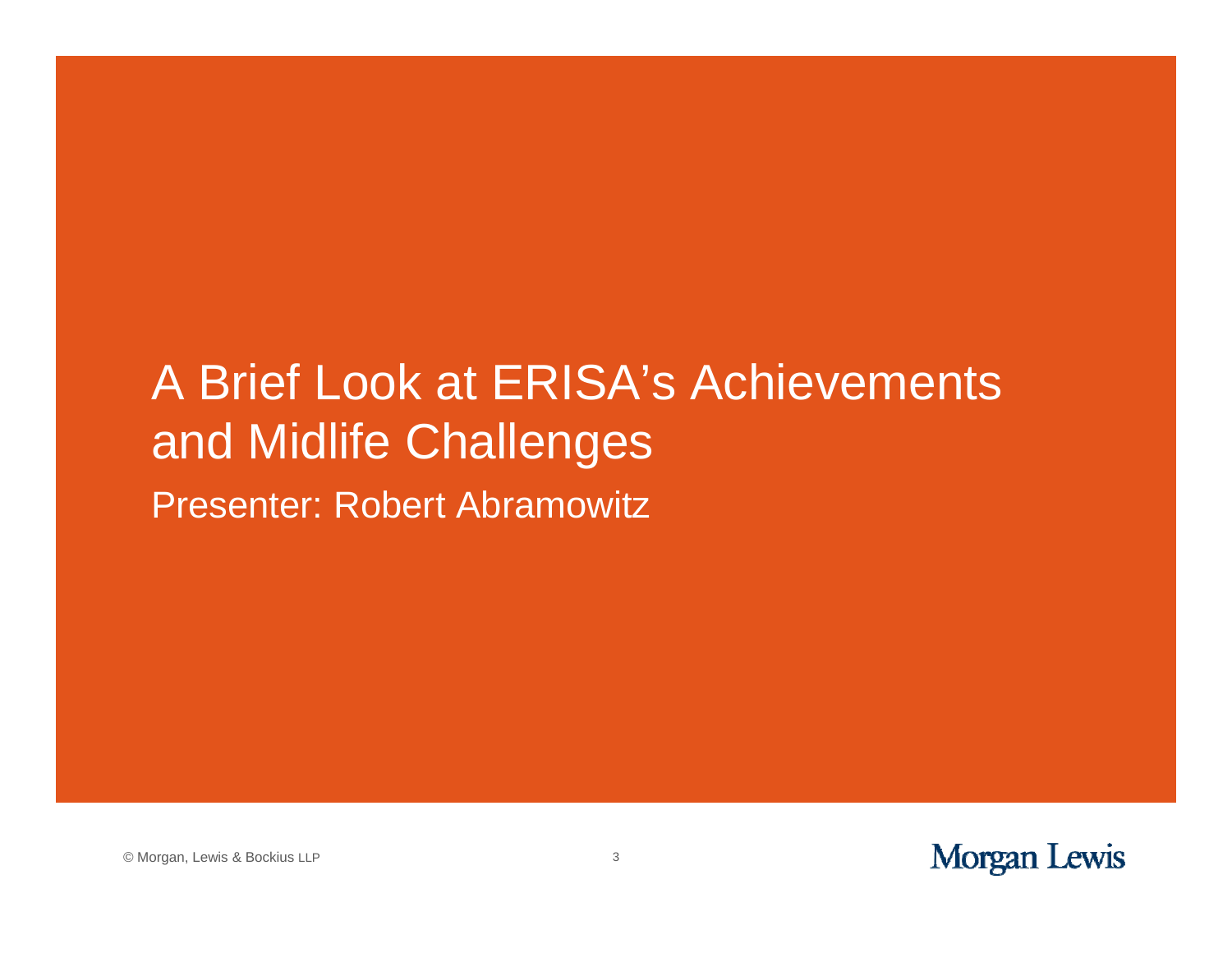### Brief Overview

#### **Major Accomplishments of ERISA**

- $\bullet$  Benefit Security
	- Funding
	- Vesting
	- $\mathcal{L}_{\mathcal{A}}$ Fiduciary protections
	- Clearer rules
- Tax-Advantaged Vehicles for Retirement Savings
	- 401(k) and 403(b) plans; Individual Retirement Accounts (IRAs)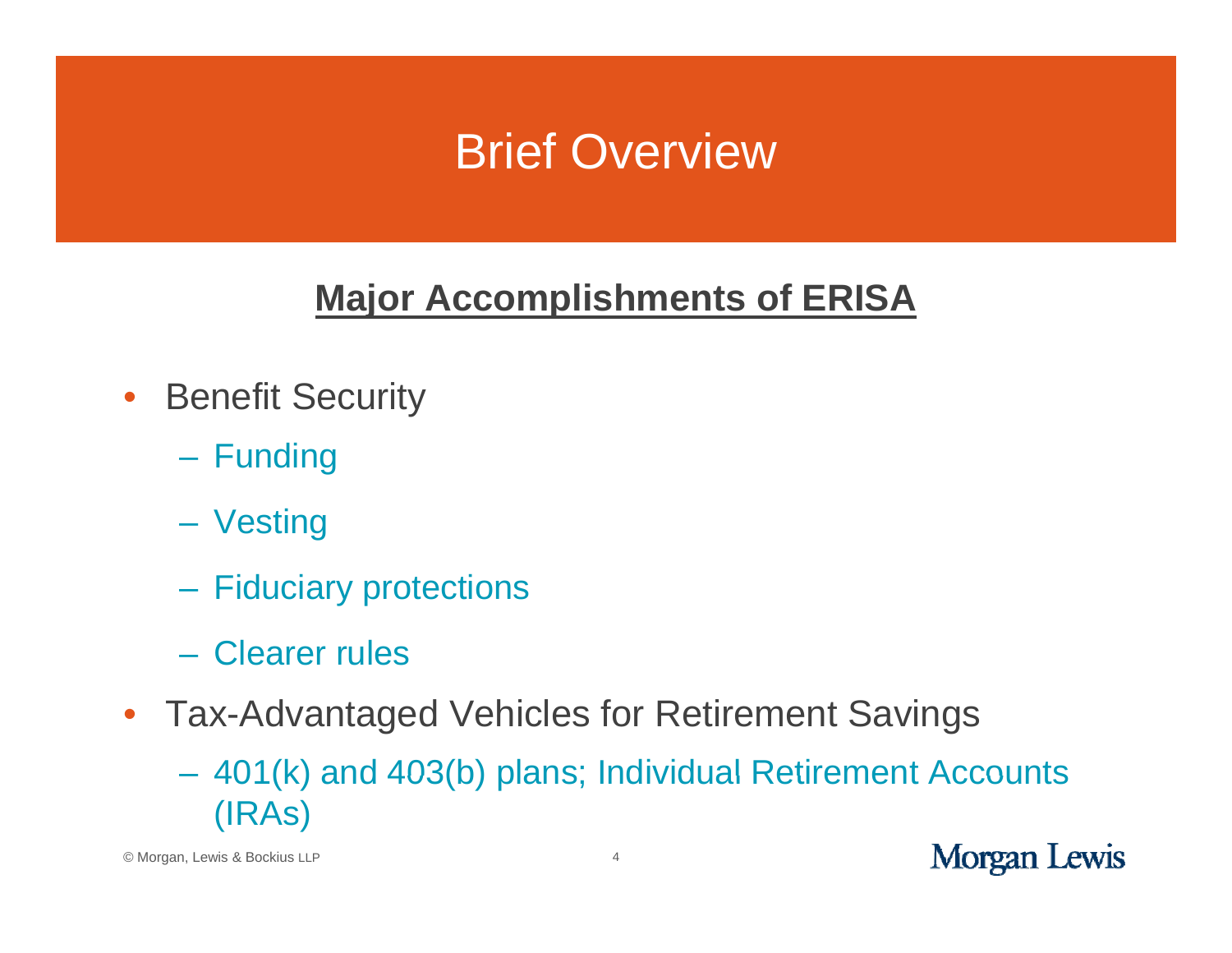### Current Challenges

- $\bullet$ Decline of defined benefit (DB) plans
- $\bullet$ PBGC funding
- •Slow and costly resolution of "grey" areas  $-$  e.g., fiduciary rules for employer stock, definition of church plan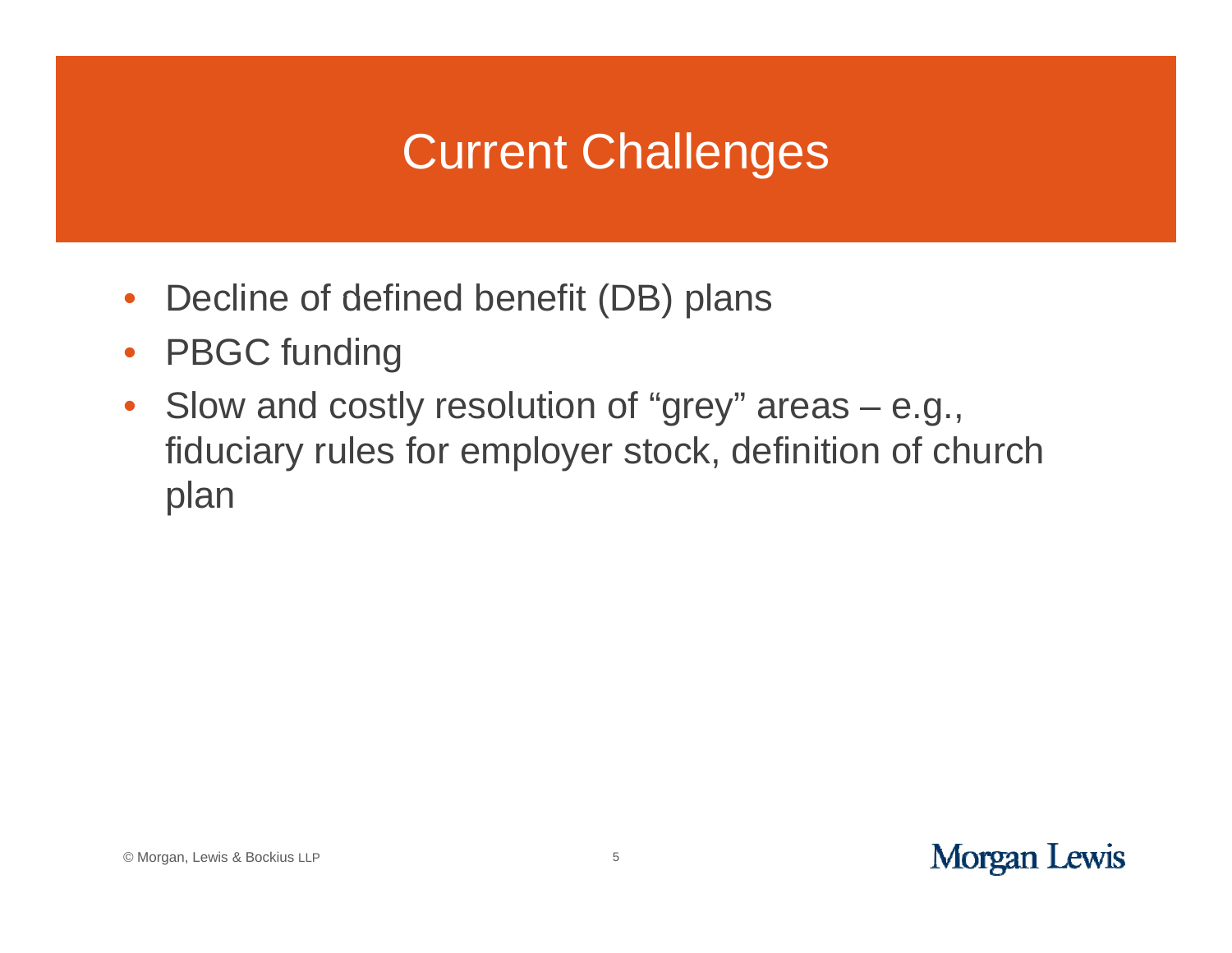#### Challenges on the Horizon

- $\bullet$ Adequacy of retirement income
- •Security of retirement income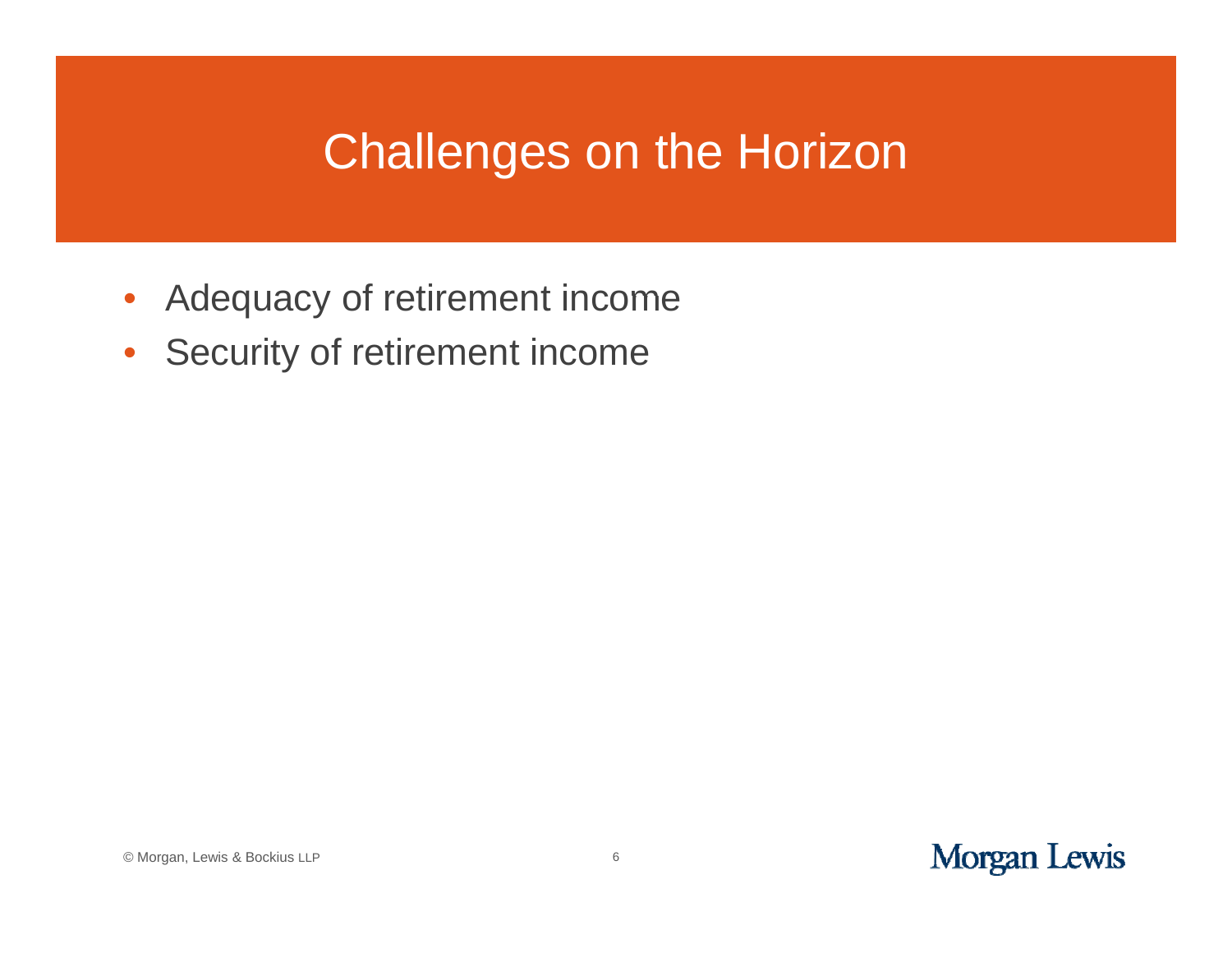#### Presenter: Lisa Barton Challenges to Retirement Plans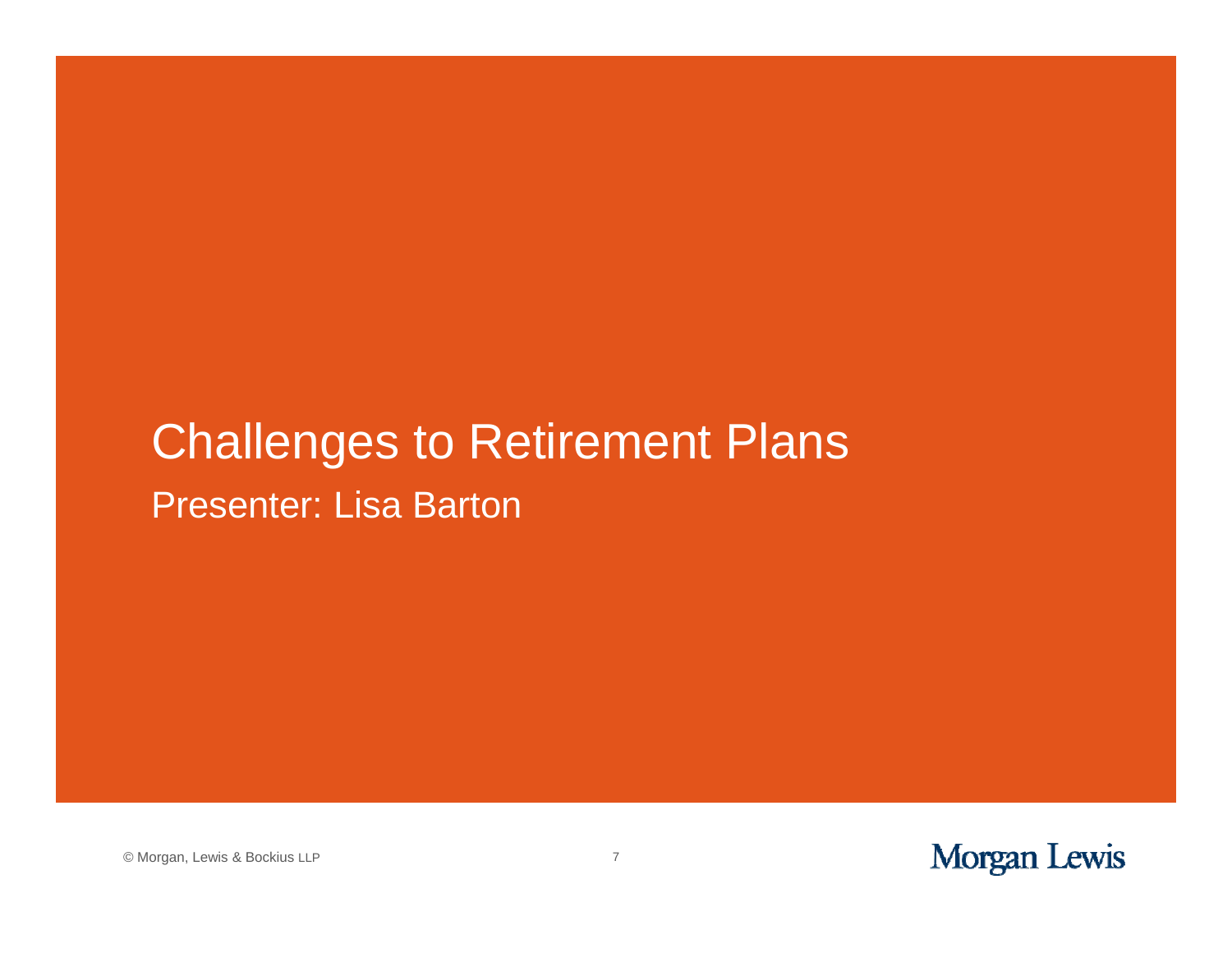#### Challenges to Retirement Plans

- Demise of defined benefit plans
	- Higher compensation and benefits costs
	- Transient nature of workforce
		- *Loss of "long-term incentive"*
	- $-$  Perception that "portability" is preferred
	- Stock market decline and funding requirements
		- Soaring stock market in 1980s helped to ease transition to *defined contribution (DC) plans*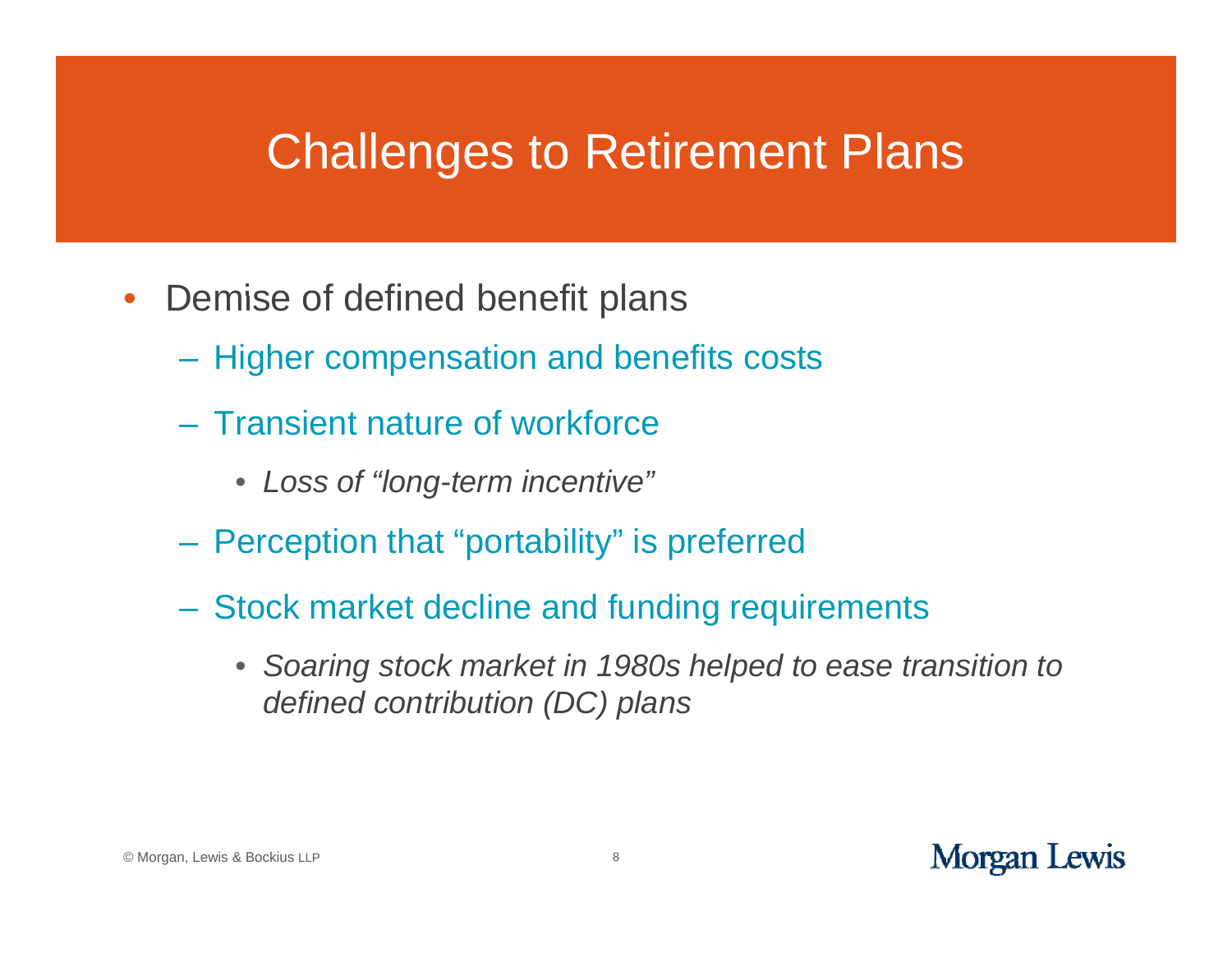#### Challenges to Retirement Plans

- Issues for 401(k) plans
	- Shift to worker-funded retirement
	- Participant investment management and responsibility
	- Leakage from retirement savings
		- *Loans and withdrawals*
	- Impact of fees on retirement benefits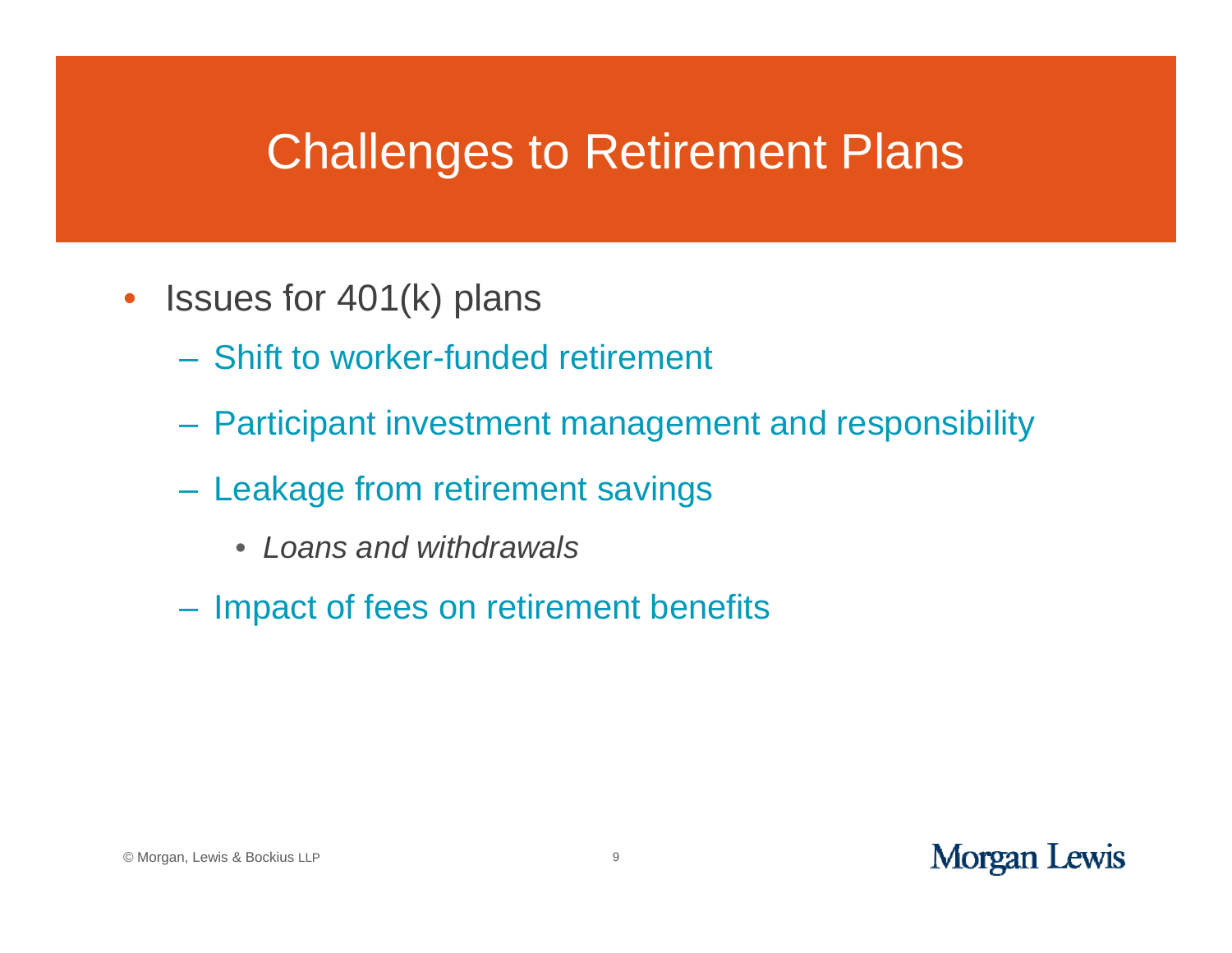#### Challenges for Retirement Plans

- $\bullet$ Internal Revenue Service and Department of Labor Correction Programs
	- IRS "Employee Plans Compliance Resolution System"
	- DOL Voluntary Fiduciary Correction Program
- Expectation to identify and correct failures
	- $\mathcal{L}_{\mathcal{A}}$ Evolution of compliance programs
- $\bullet$  Increased focus on compliance by agencies
	- Impact of corrective actions (or lack thereof) during audits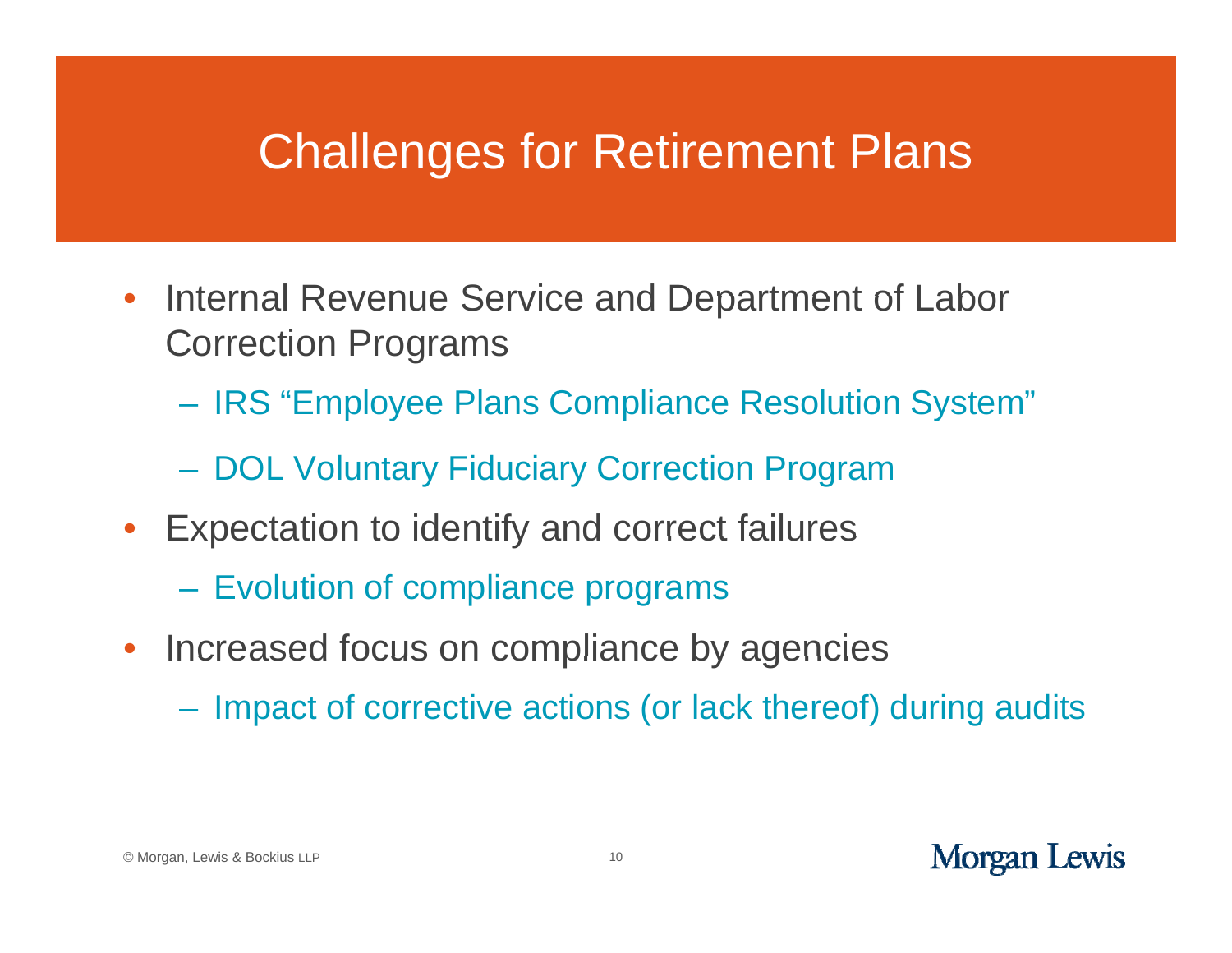#### Presenter: Julie Stapel Plan Investments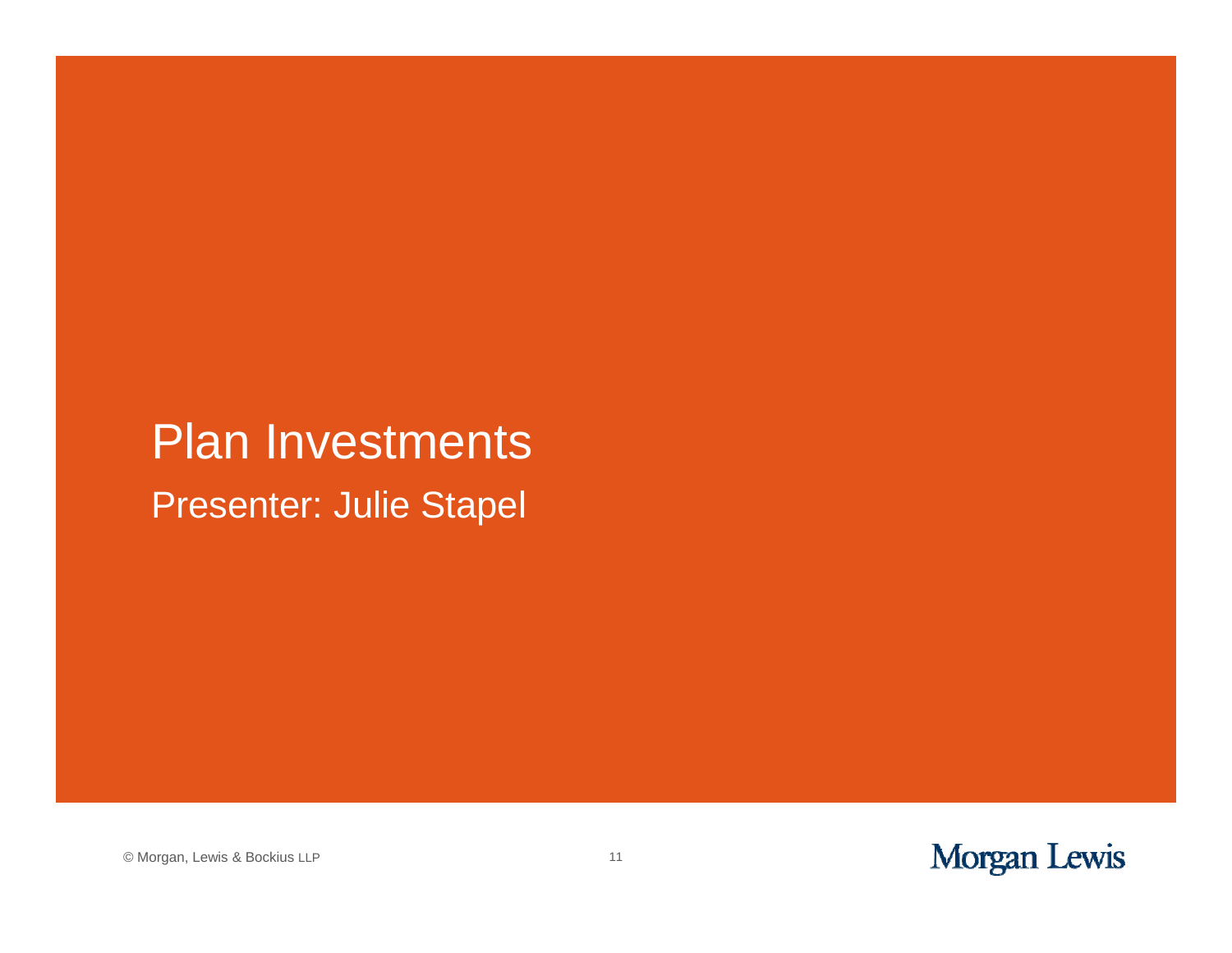### Plan Investments—What Would Surprise ERISA Drafters?

- •Sophistication, institutionalization of plan investments, including alternative investments
	- Can take a while for regulations, exemptions to catch up to investment practices
- • Globalization of plan investments
	- Section 404(b) can be vexing
- $\bullet$  Change in role of DC plans and changes in DC plan investments
	- Growing dominance of DC plans has required a change in thinking about investments
- $\bullet$  Technological changes in trading, investing, and plan administration
	- Daily valuation (and so much more) for DC plans
	- New financial instruments, exchanges etc.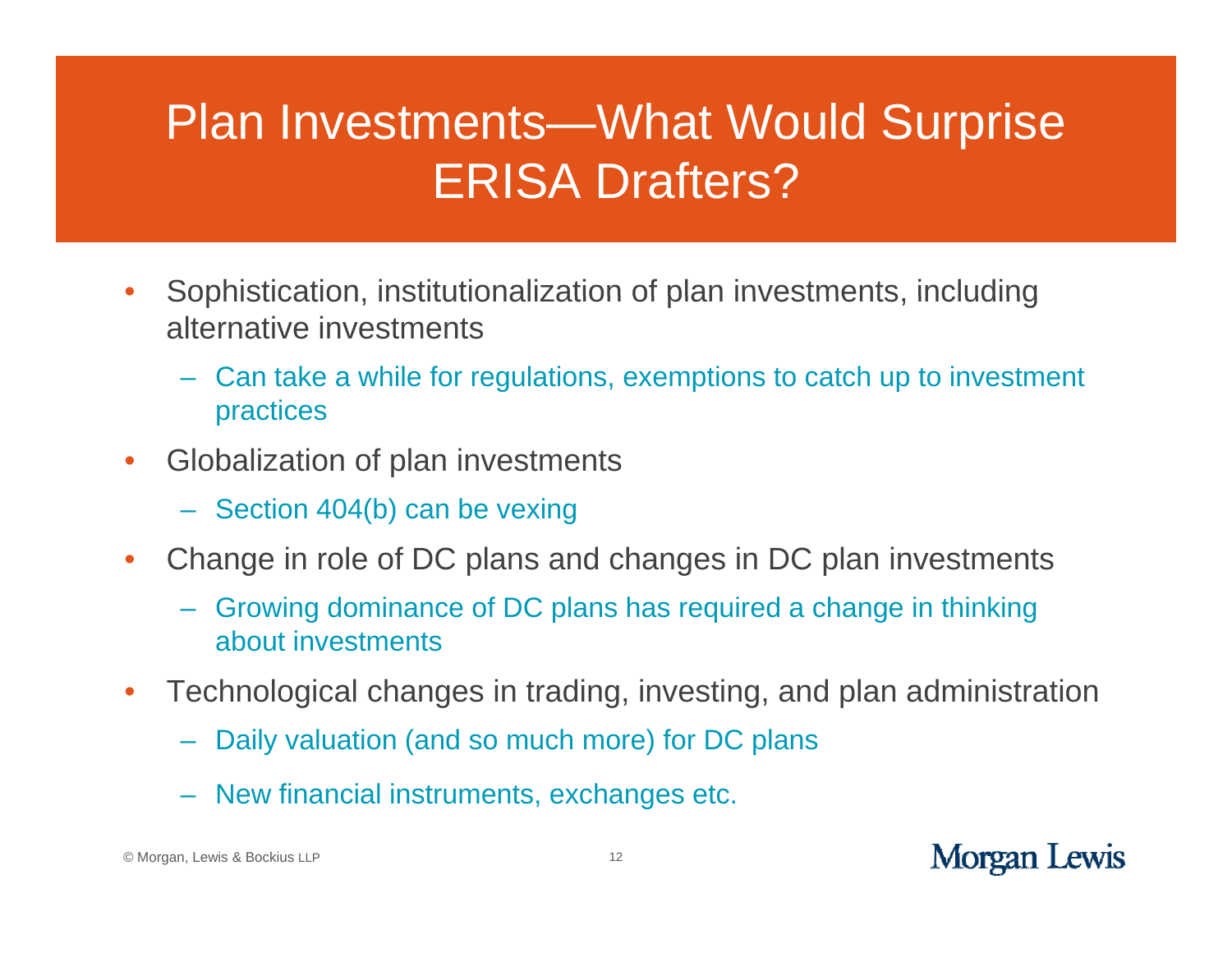## Plan Investments—What Will We Talk About 40 Years from Now?

- •Even more changes to defined contribution investments as nearly all private sector American workers will be relying exclusively on DC plans
	- Move toward greater institutionalization, such as use of collective funds and separately managed accounts
	- Innovation in investment vehicles and structures (such as target date funds)
	- Assumes there still is a defined contribution system
- $\bullet$  Retirement income strategies, especially as life spans continue to increase
	- "Back to the future" as many DC plans eliminated retirement income options previously
- • $\bullet$  Huge growth in the IRA assets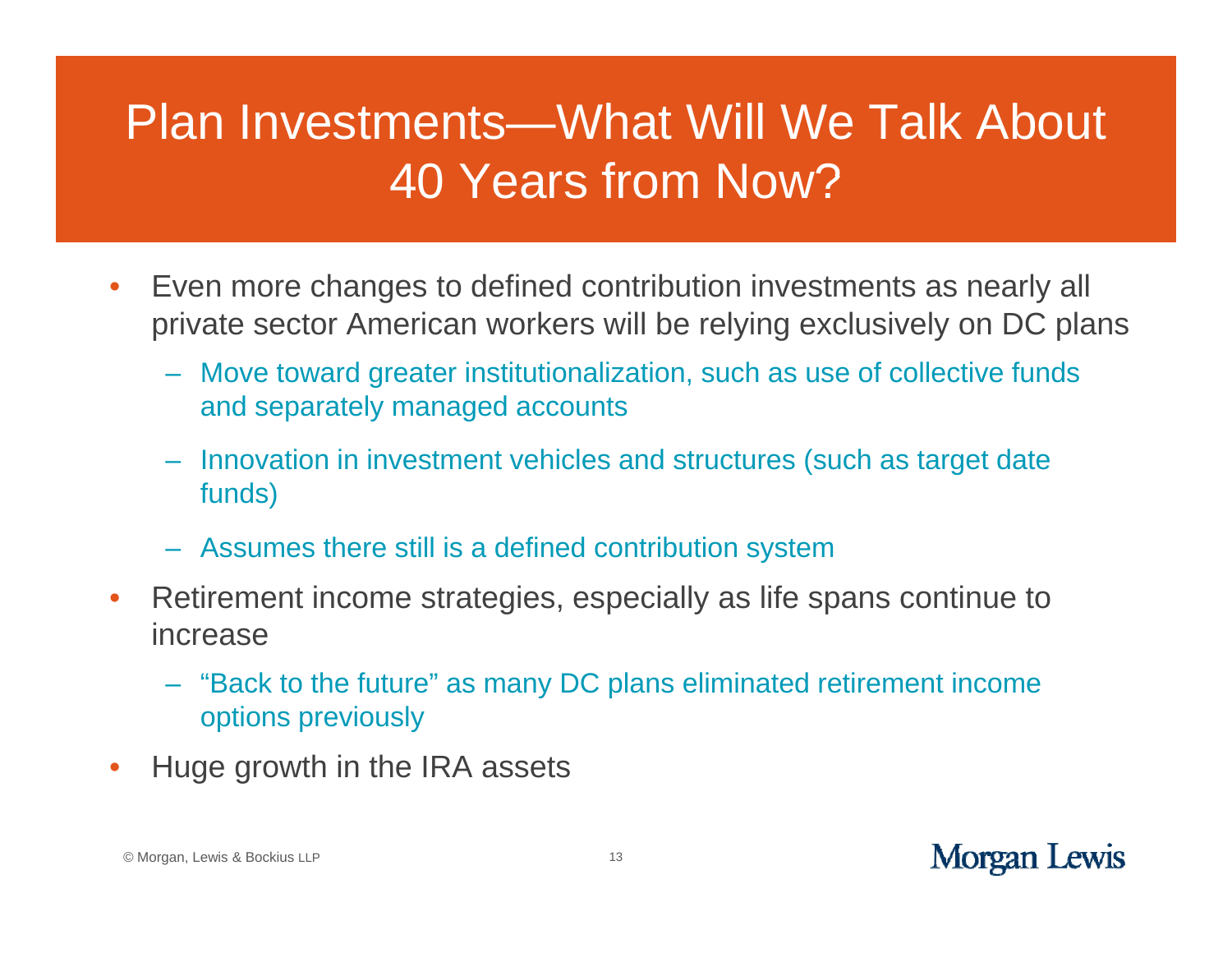### The Future of Employer Stock in Qualified Plans Post *-Dudenhoeffer*

Presenters: John Ferreira, Azeez Hayne, Brian Hector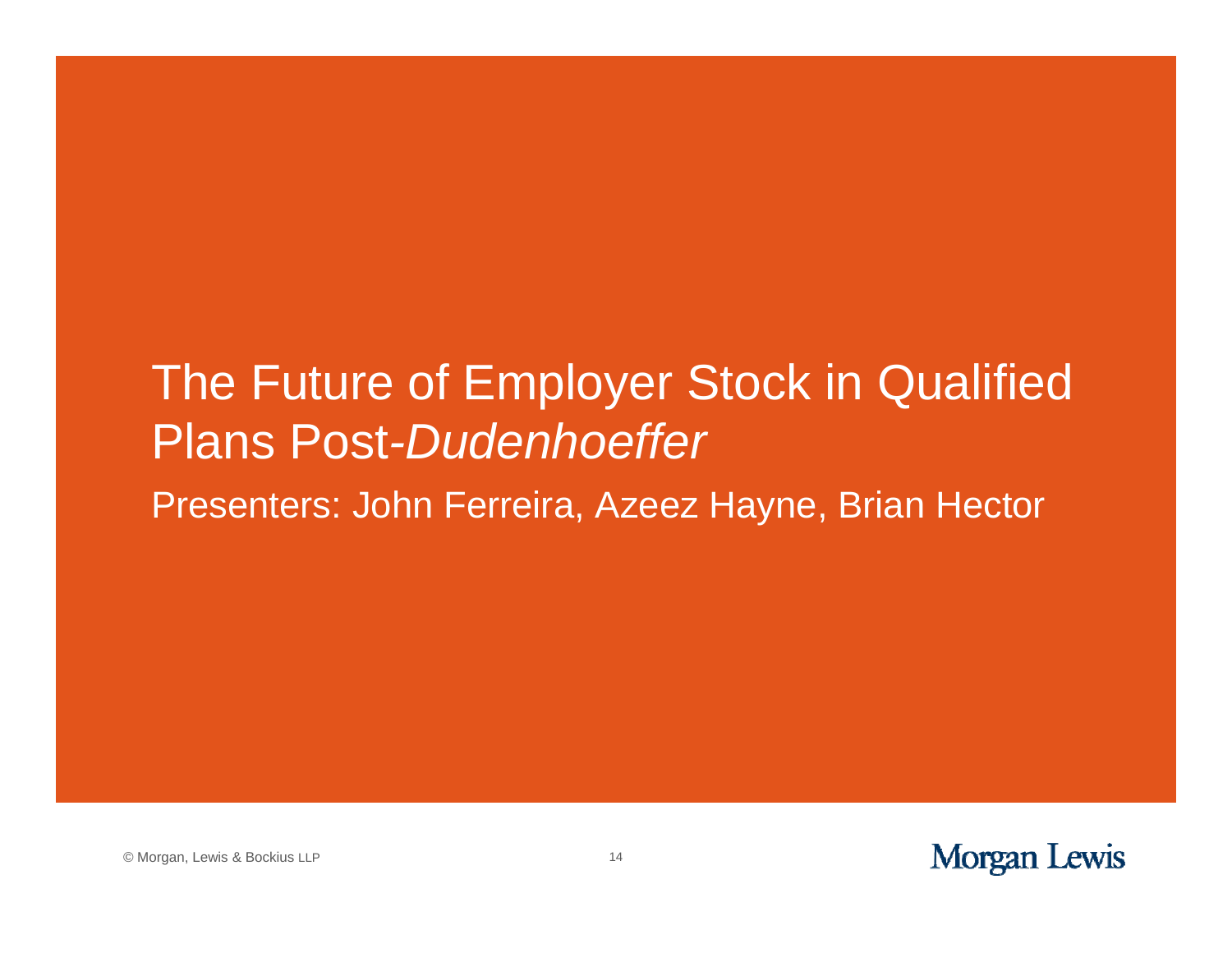## ERISA Stock Cases – Claims of Imprudence

- $\bullet$ Often accompany securities fraud claims
- Artificial inflation
	- $\mathcal{L}_{\mathcal{A}}$  $-$  Claim that stock price was artificially inflated because adverse information was concealed from participants and market, and stock price tanked when the truth was revealed.
- $\bullet$  Significant downturn/decline in stock value
	- $\mathcal{L}_{\mathcal{A}}$ – E.g., industry downturn, failed business model, collapse or near collapse of company (and stock price)
- ERISA misrepresentation claims often brou ght at the same time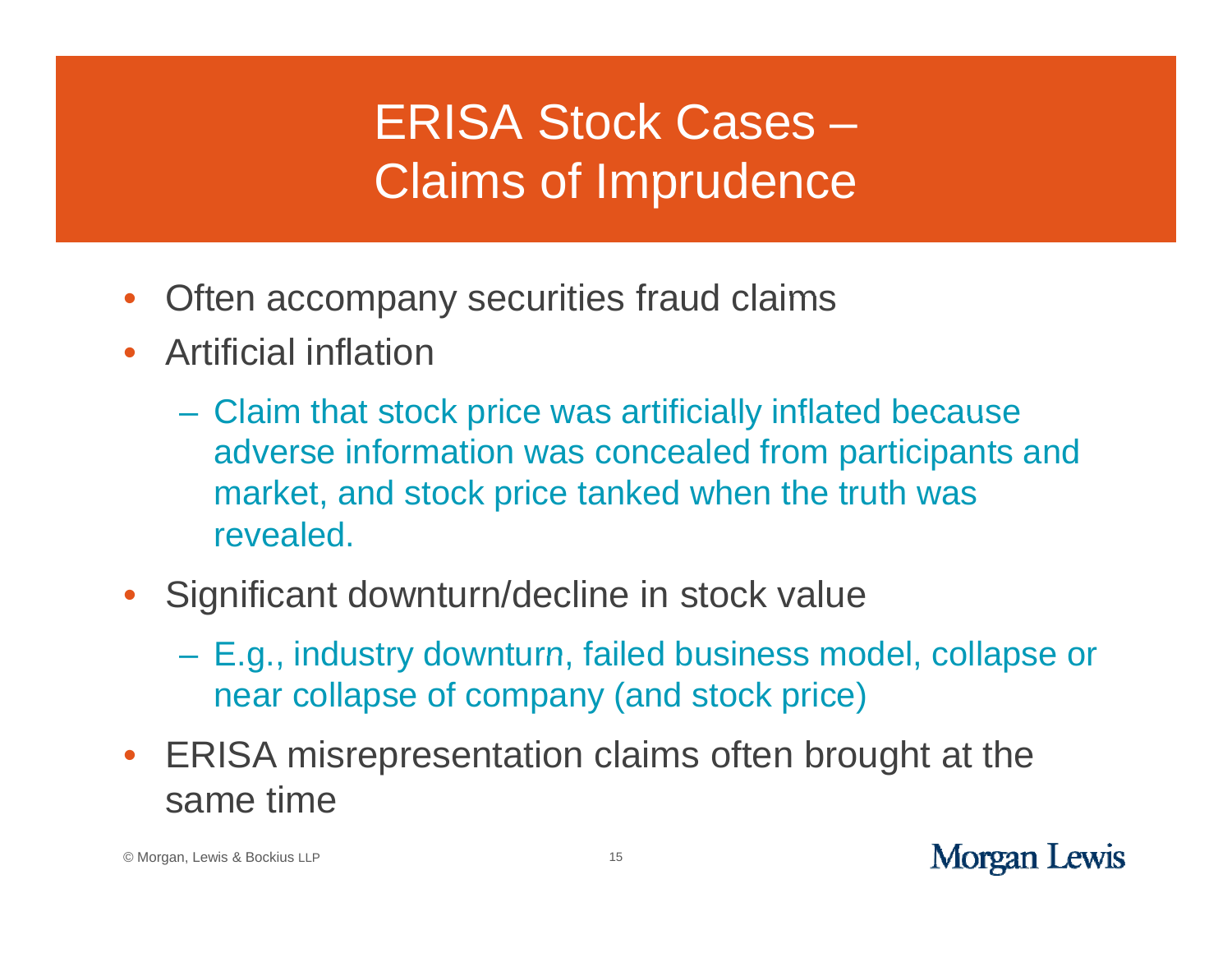#### **Statutory Backdrop**

- ERISA treats employer stock in "eligible individual account plans" (EIAPs) differently from other investments.
- Section 404(a)(2): EIAPs are exempt from duty to diversify and duty of prudence to the extent it requires diversification.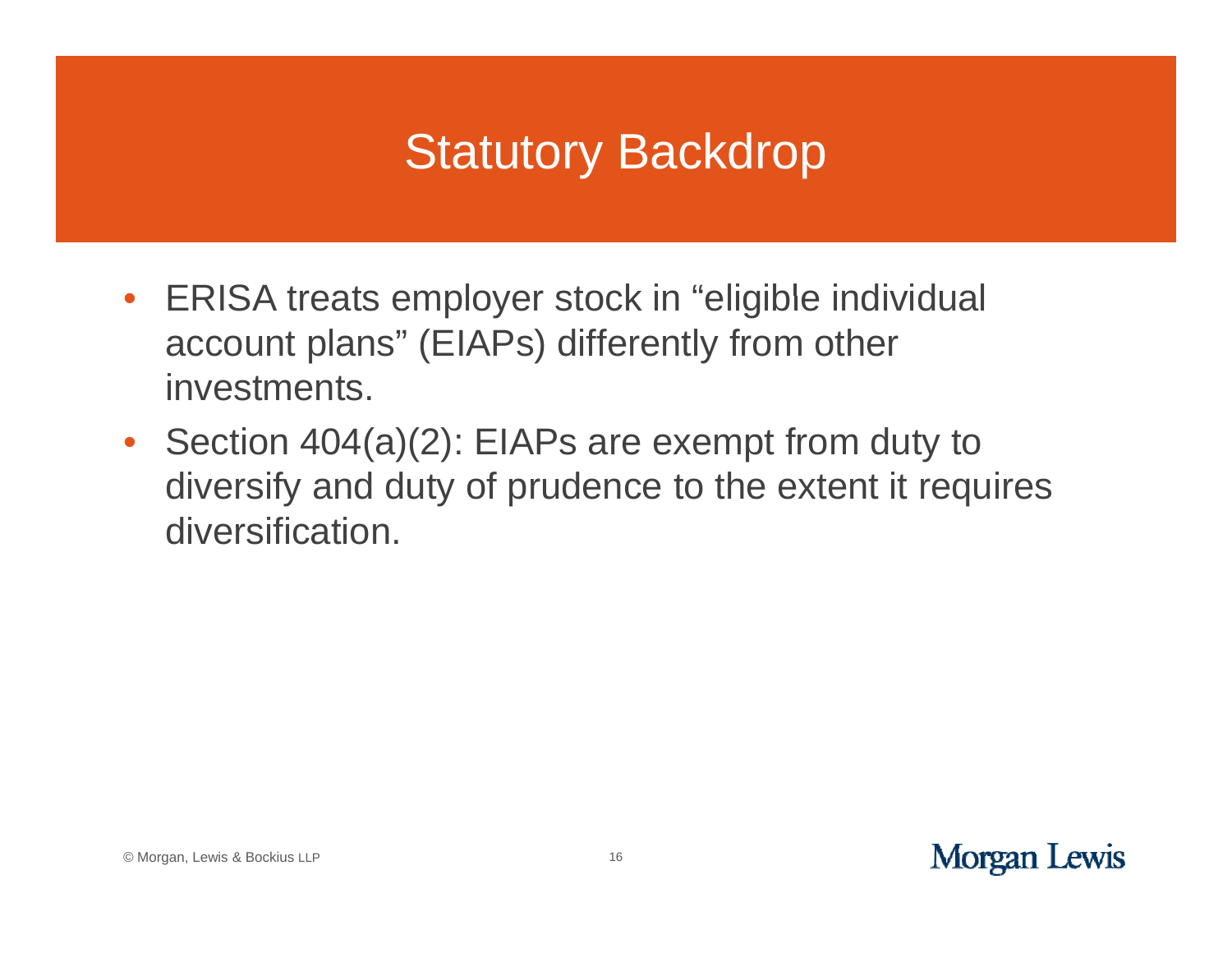### **Statutory Backdrop**

- Section 407(b)(1): EIAPs are exempt from "10% limit" that otherwise applies to investments in employer stock.
- Pre-*Dudenhoeffer*: the *Moench* prudence presumption.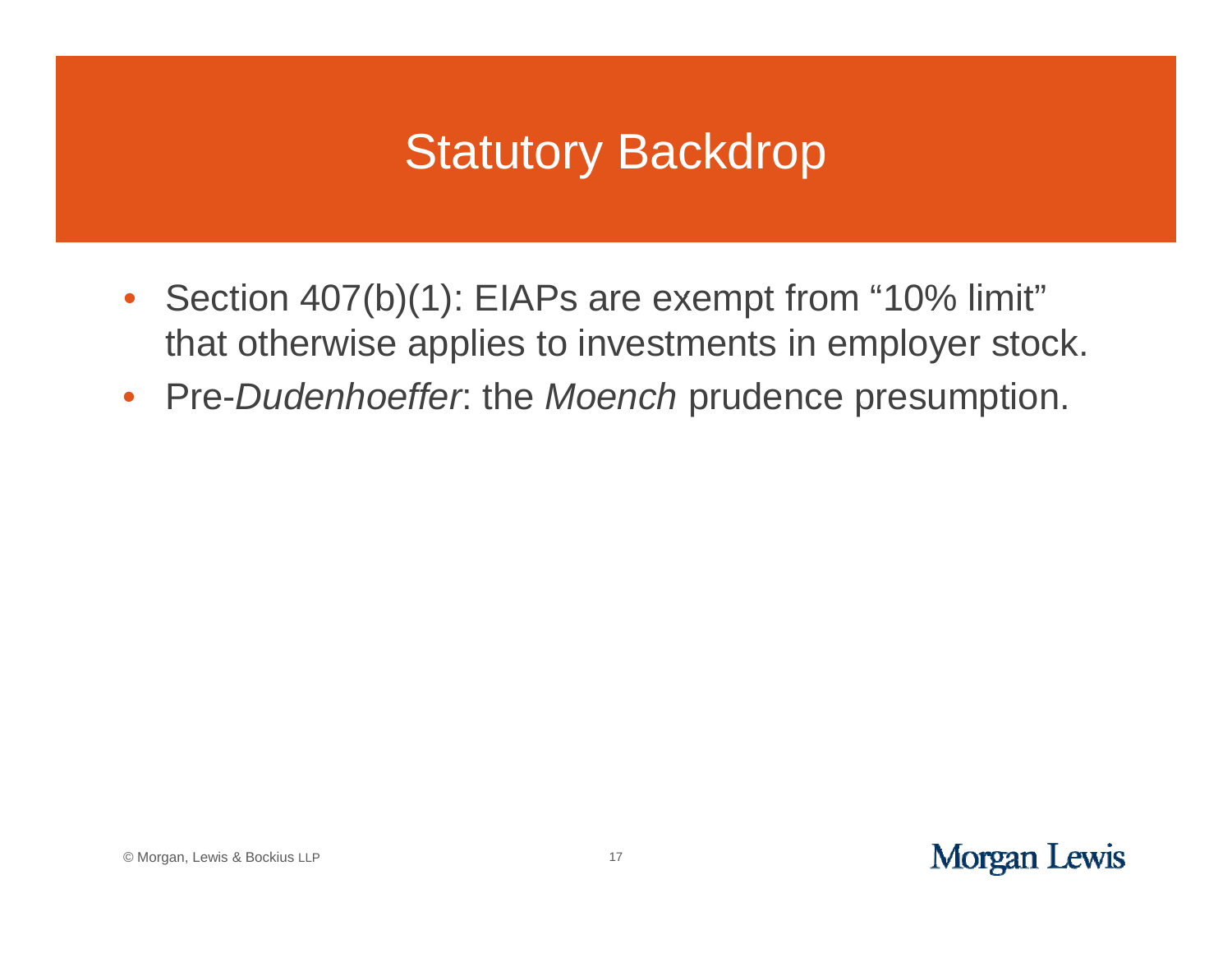### *Fifth Third Bancorp v. Dudenhoeffer*

- Former participants challenged prudence of the company stock fund (CSF) because stock price declined during relevant period due to alleged participation in subprime lending.
- District court applied prudence presumption in dismissing the complaint.
- Sixth Circuit reversed, ruling presumption should not apply at the pleadings stage.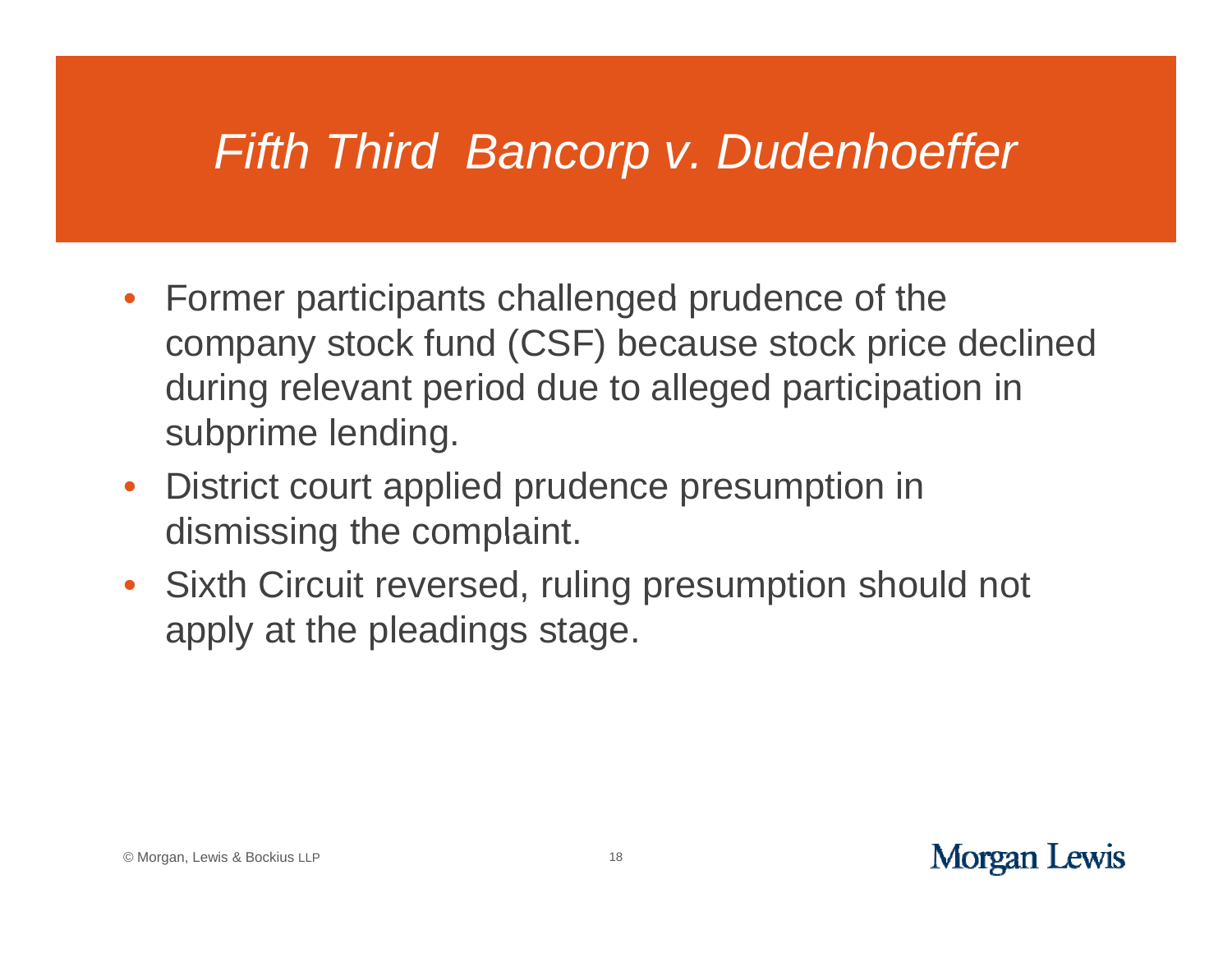#### *Fifth Third Bancorp v. Dudenhoeffer*

- $-$  Court also found that plaintiffs had alleged a  $\,$ misrepresentation claim because the summary plan description (SPD) adopted SEC filings that were alleged to be misleading.
- Court found that the decision to incorporate by reference SEC filings into the SPD was <sup>a</sup> fiduciary decision.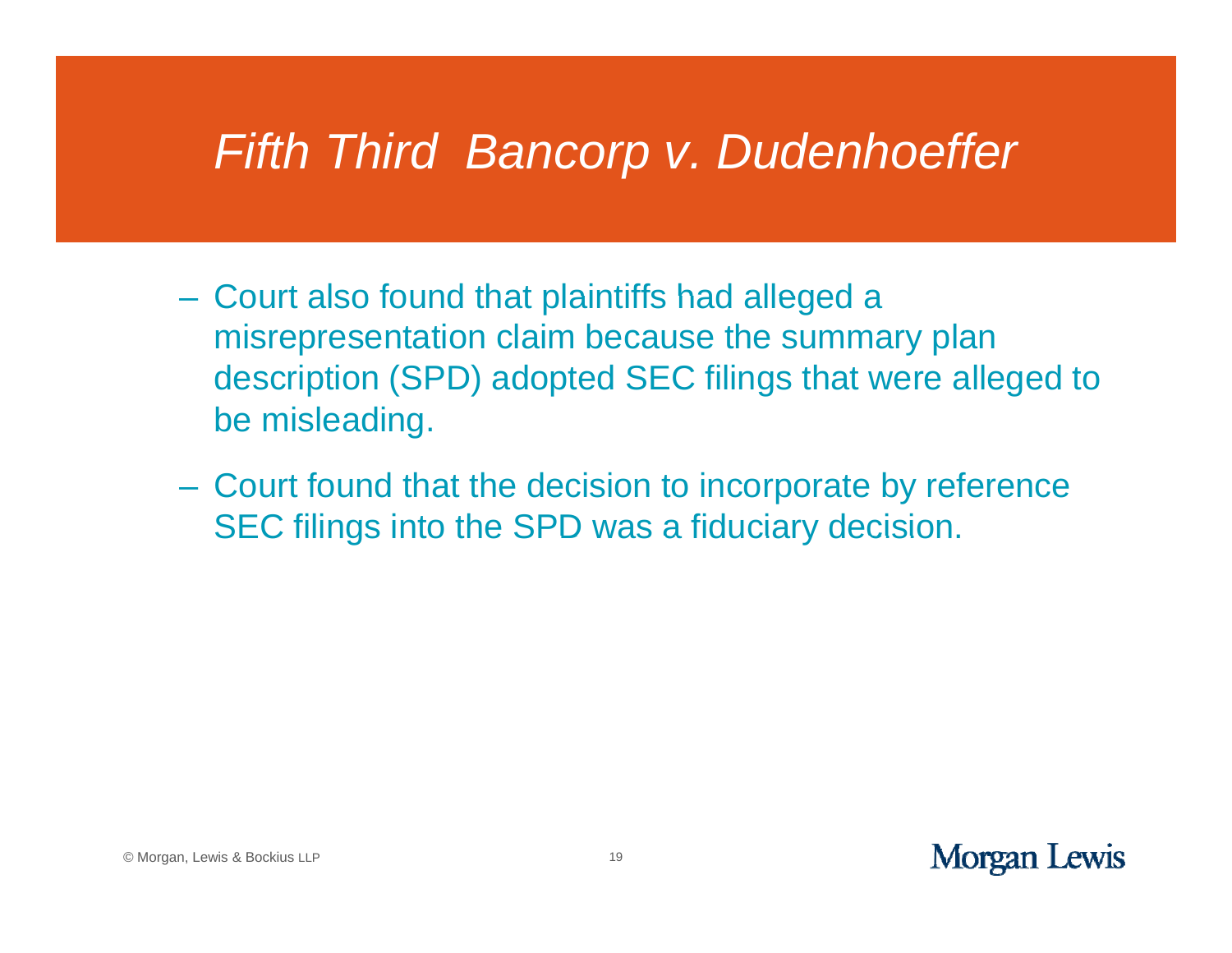#### Supreme Court's *Dudenhoeffer* Decision

- No presumption of prudence for stock funds:
	- "In our view, the law does not create a special presumption favoring ESOP fiduciaries. Rather, the same standard of prudence applies to all ERISA fiduciaries, including ESOP fiduciaries, except that an ESOP fiduciary is under no duty to diversify the ESOP's holdings."
- $\bullet$  No hardwiring:
	- "[T]he duty of prudence trumps the instructions of a plan document, such as an instruction to invest exclusively in employer stock even if financial goals demand the contrary."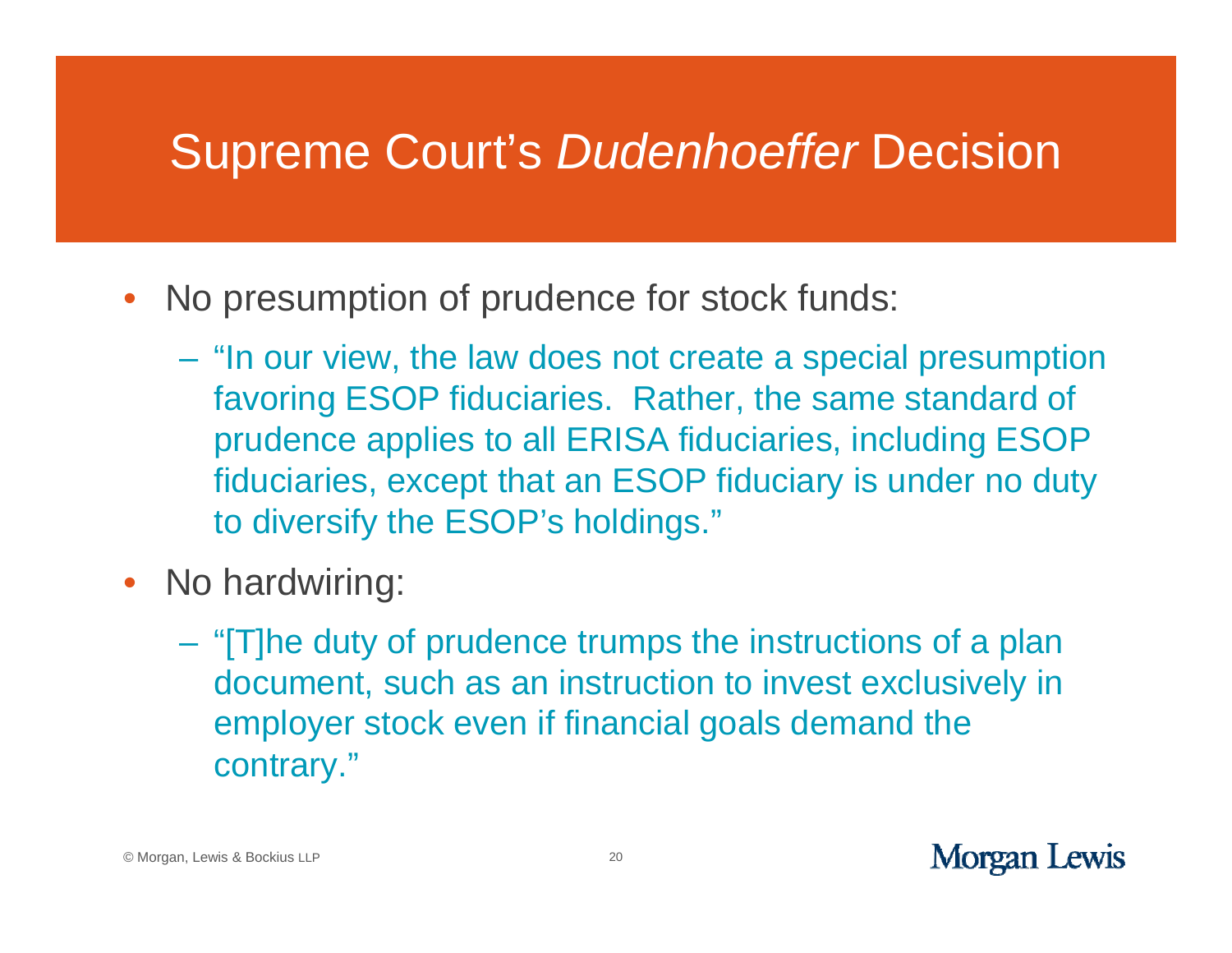#### Supreme Court's *Dudenhoeffer* Decision

- No duty to second-guess the market price when the stock is traded in an efficient market.
	- Absent "special circumstances" a plaintiff cannot state a prudence claim based on public information alone.
- No duty to violate securities laws, e.g., by selling stock based on alleged inside information.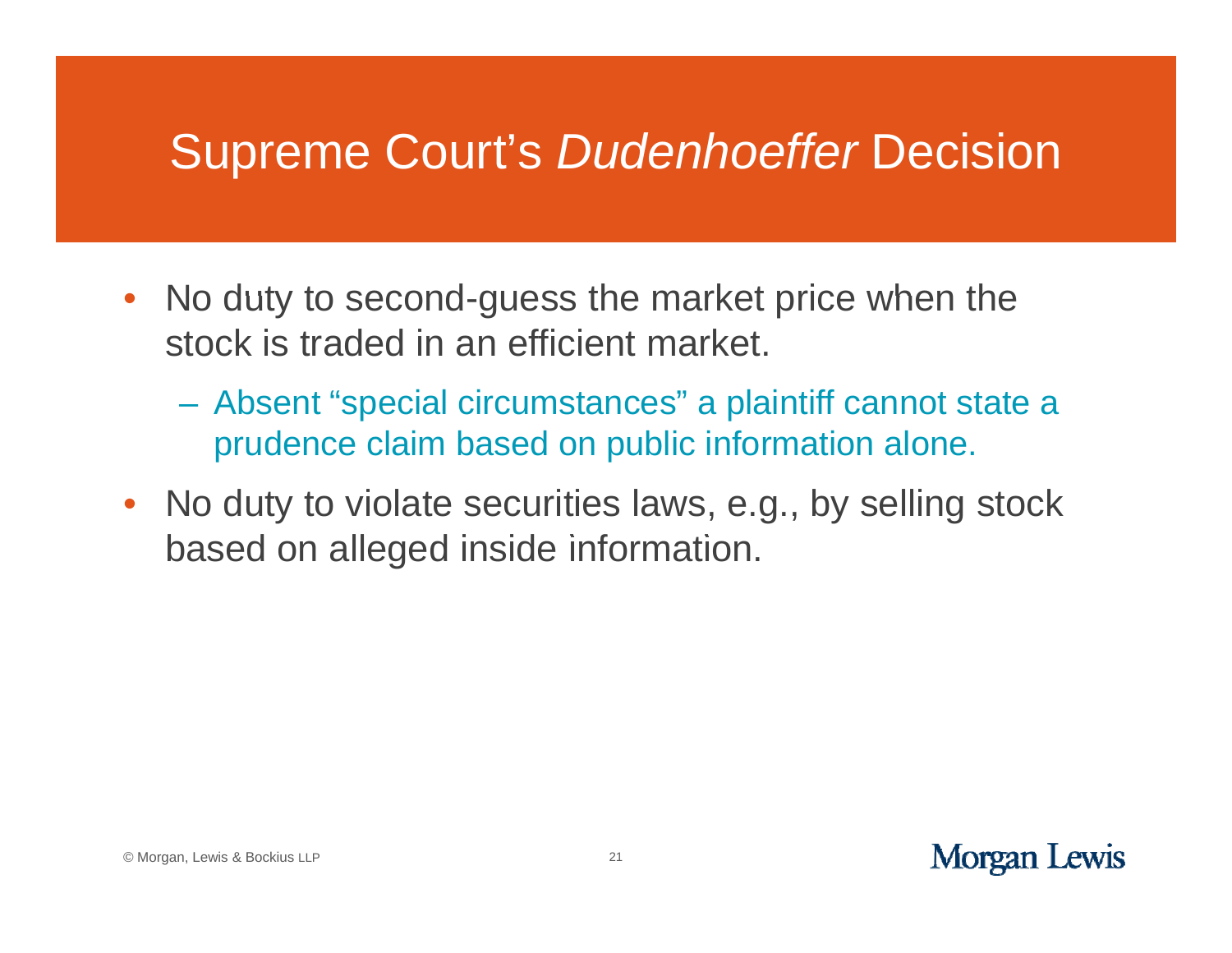#### Supreme Court's *Dudenhoeffer* Decision

- There may be a duty to disclose or cease making new purchases based on alleged inside information.
	- In ruling on a motion to dismiss, courts must determine whether fiduciary reasonably could have believed disclosures or ceasing purchases would have done more harm than good.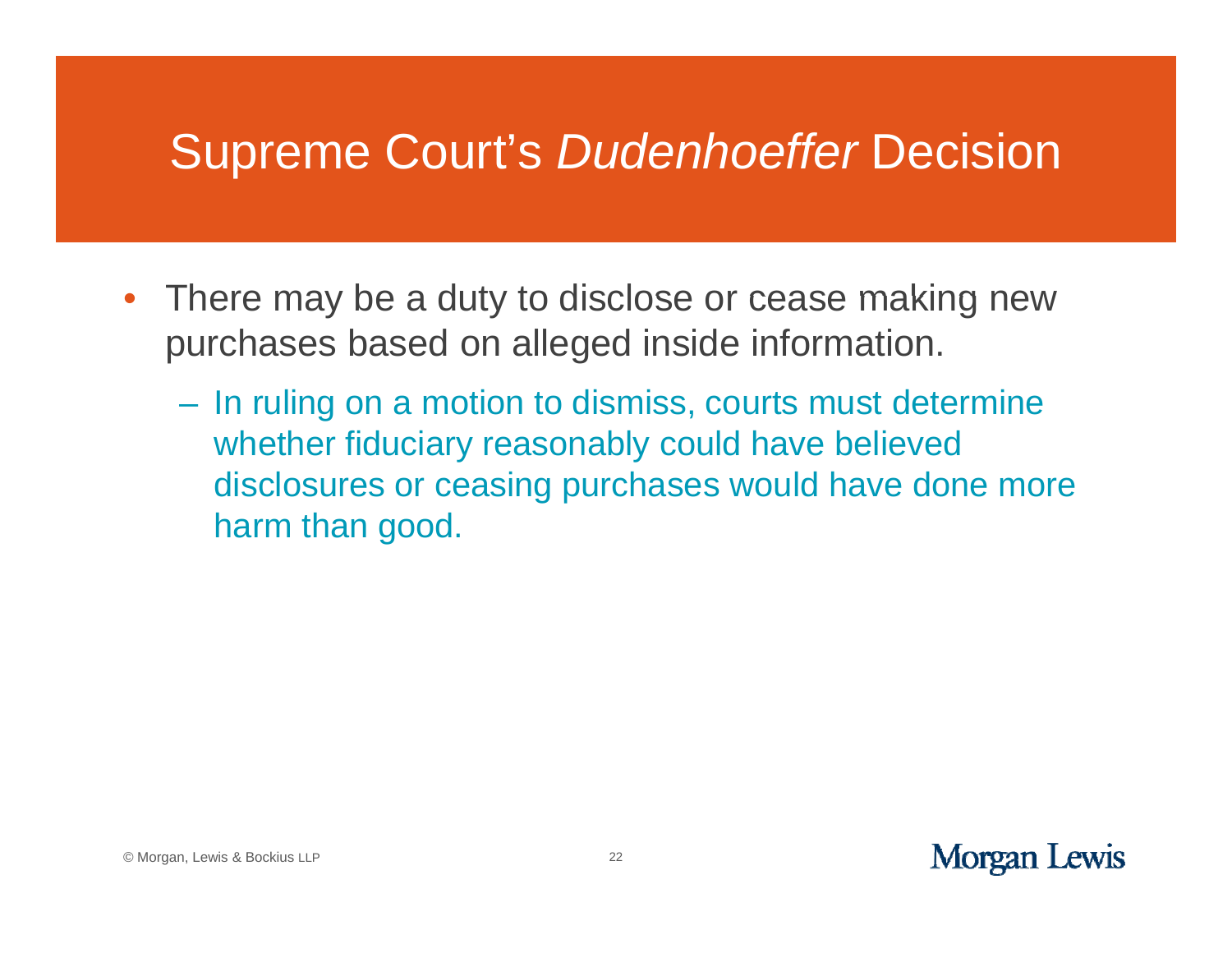#### Actions Sponsors Have Considered

- Remove/freeze CSF
	- Can be replaced with other vehicles for employee stock ownership that carry less risk (e.g., an ESPP)
- $\bullet$  Hire an independent fiduciary to make CSF-related decisions
- $\bullet$  Reevaluate plan and investment policy statement (IPS) language related to investment in company stock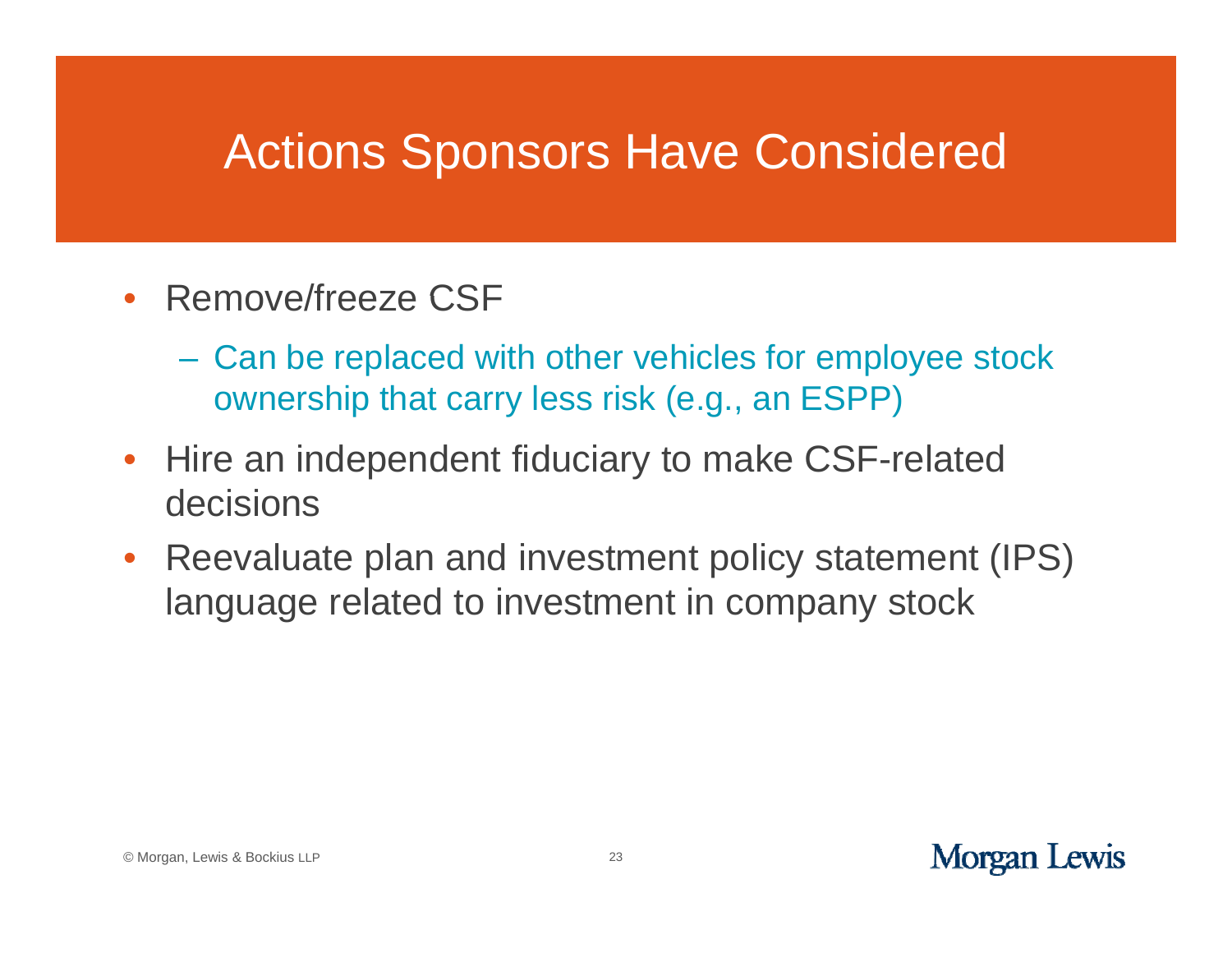

- Tax Reform Act of 1984 allowed tax-free rollover treatment for C corporations
- The emergence of the S corp ESOP in 1998
- $\bullet$  Increase in Department of Labor investigations and ESOP litigation
- Recent settlements result in DOL requiring more indepth procedural prudence for fiduciaries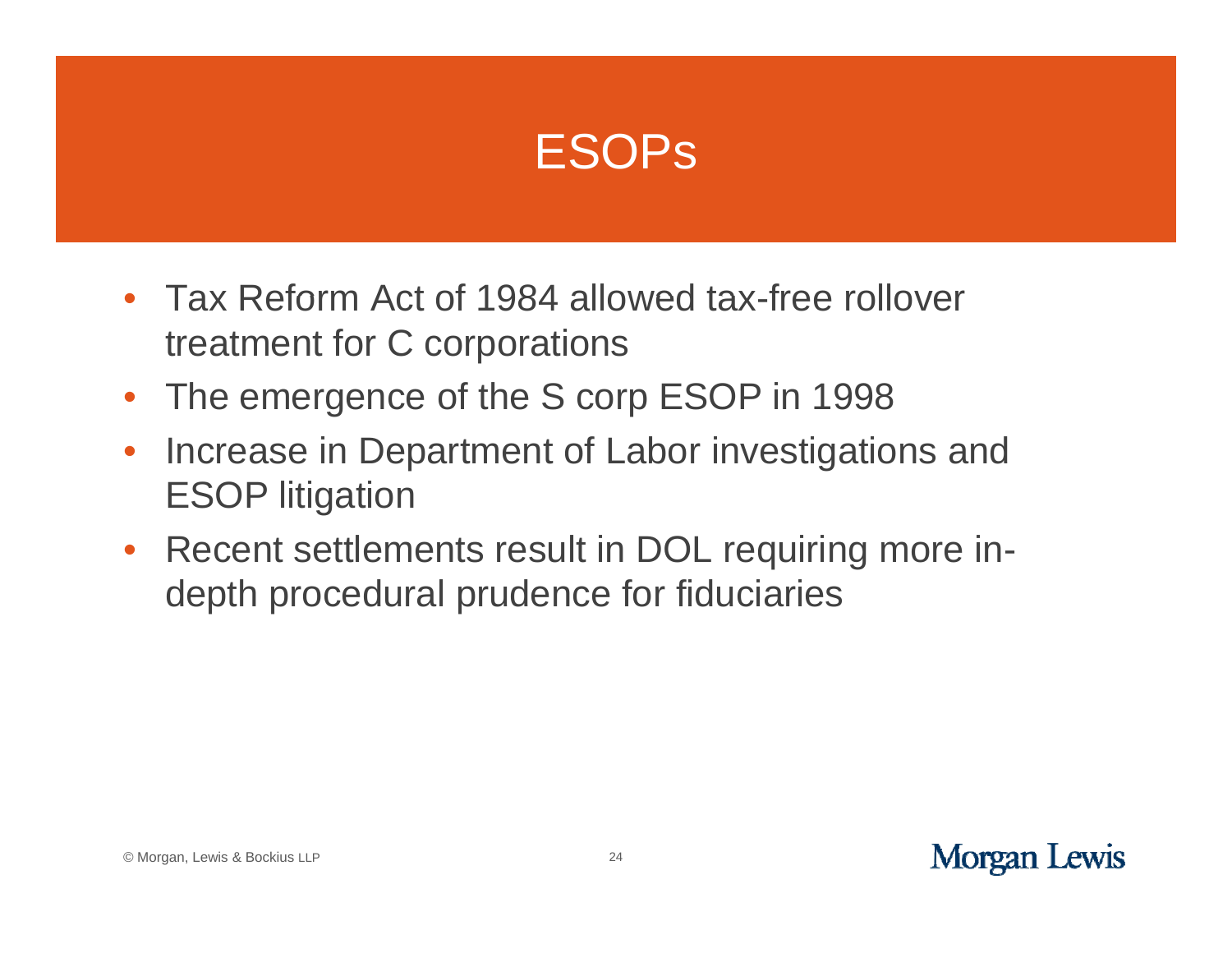### Presenter: Althea Day Multiemployer Plans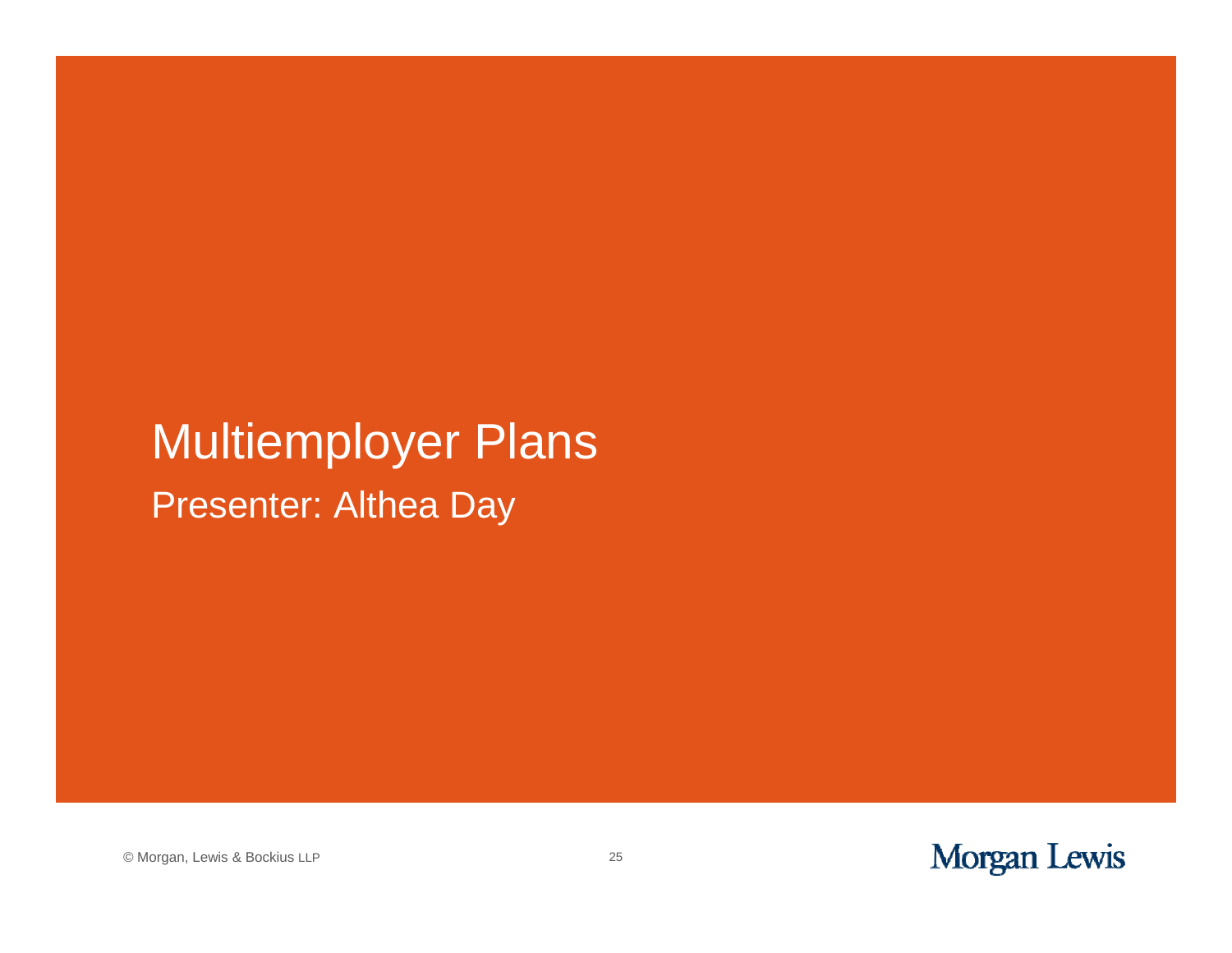#### Multiemployer Plans

- $\bullet$  Regulatory structure predates ERISA
	- Taft-Hartley Act (Labor Management Relations Act of 1947)
		- *To address abuse of pension funds*
			- Corruption
			- Big unions too big
	- Welfare and Pension Disclosure Act
		- *Reporting and disclosure requirements*
			- Foreshadow ERISA requirements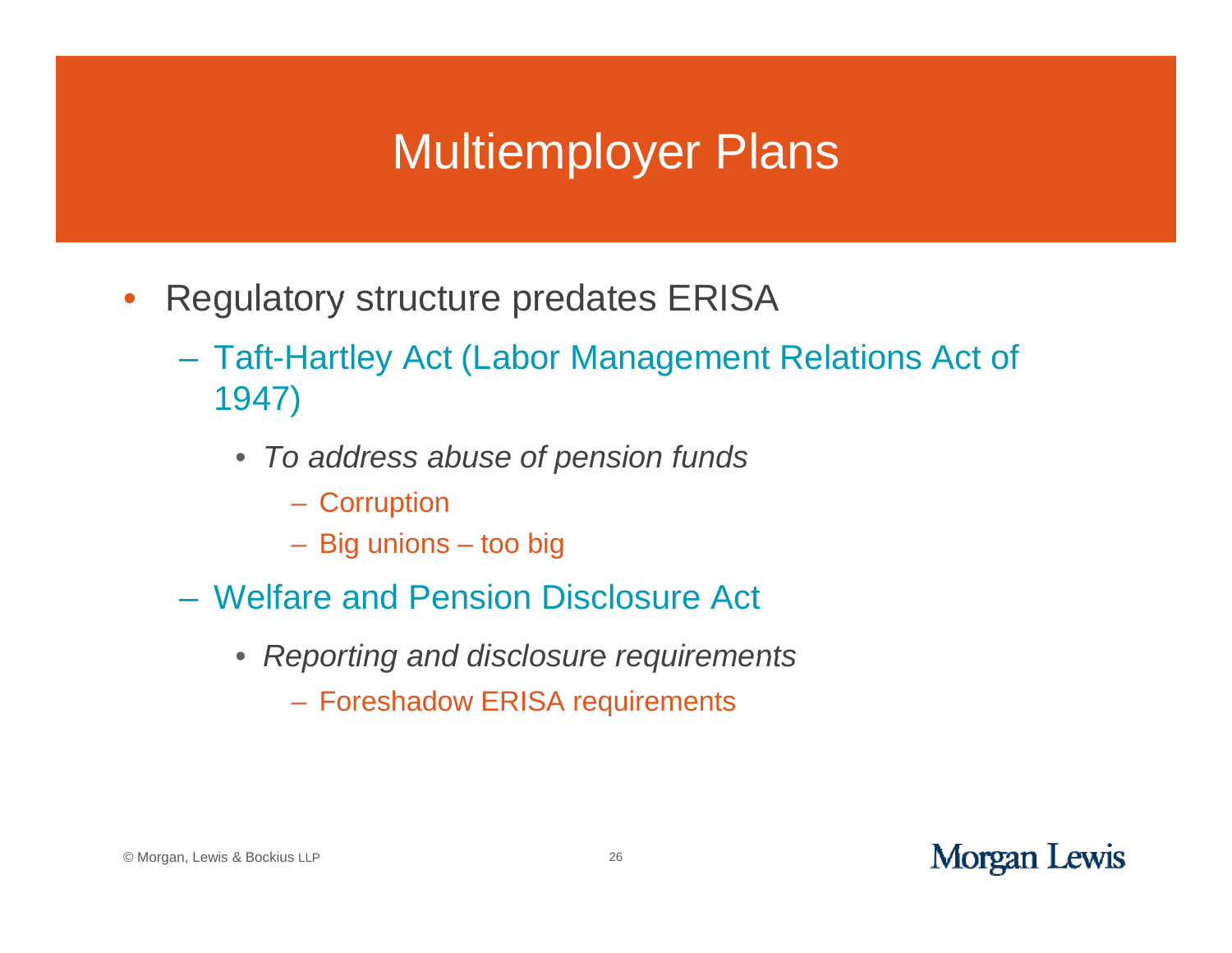### Multiemployer Plans

- ERISA 1974
	- Further refined pension protections
		- *New reporting and disclosure rules*
		- *Minimum funding requirements*
		- •*Minimum participation and vesting requirements*
		- *Fiduciary rules to prevent abuse of pension assets pension*
		- $\bullet$  *Civil enforcement through DOL, participants, and beneficiaries*
	- $\mathcal{L}_{\mathcal{A}}$ – Multiemployer Pension Plan Amendments Act of 1980 (MPPAA)
		- $\bullet$ *Created multiemployer guaranty fund of the PBGC*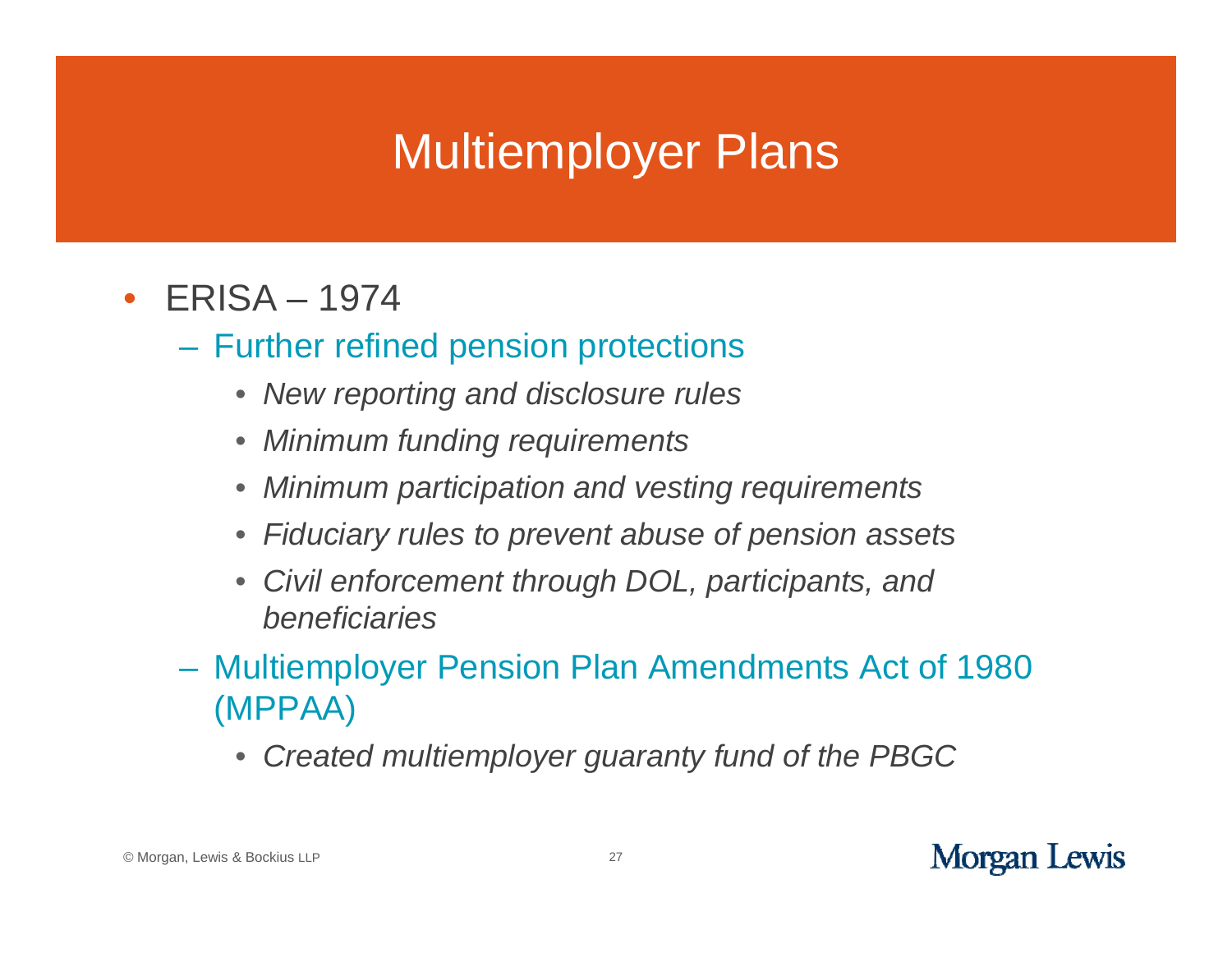### Multiemployer Plans

- What went wrong?
	- Pensions terrifically underfunded
		- *PPA addressed issues but not fast enough issues, but*
			- 2008
			- Low interest rates
			- Unionized employers facing stiff nonunion competition without legacy costs
		- *Using defined contribution plans not pensions*
	- Health funds
		- $\bullet$ *Challenged by Affordable Care Act requirements*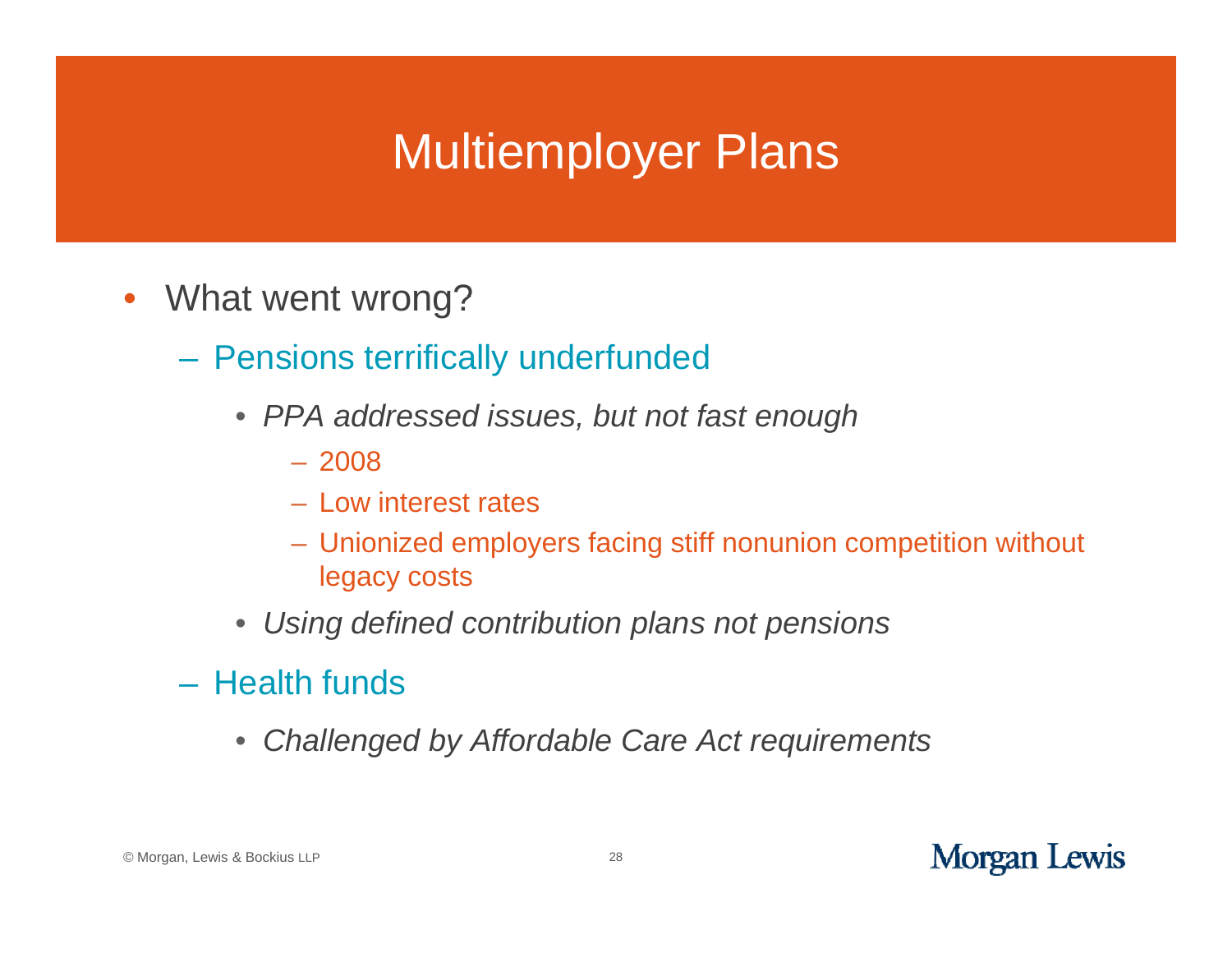### **Effect of ERISA on Health and Welfare** Presenter: Andy Anderson Plans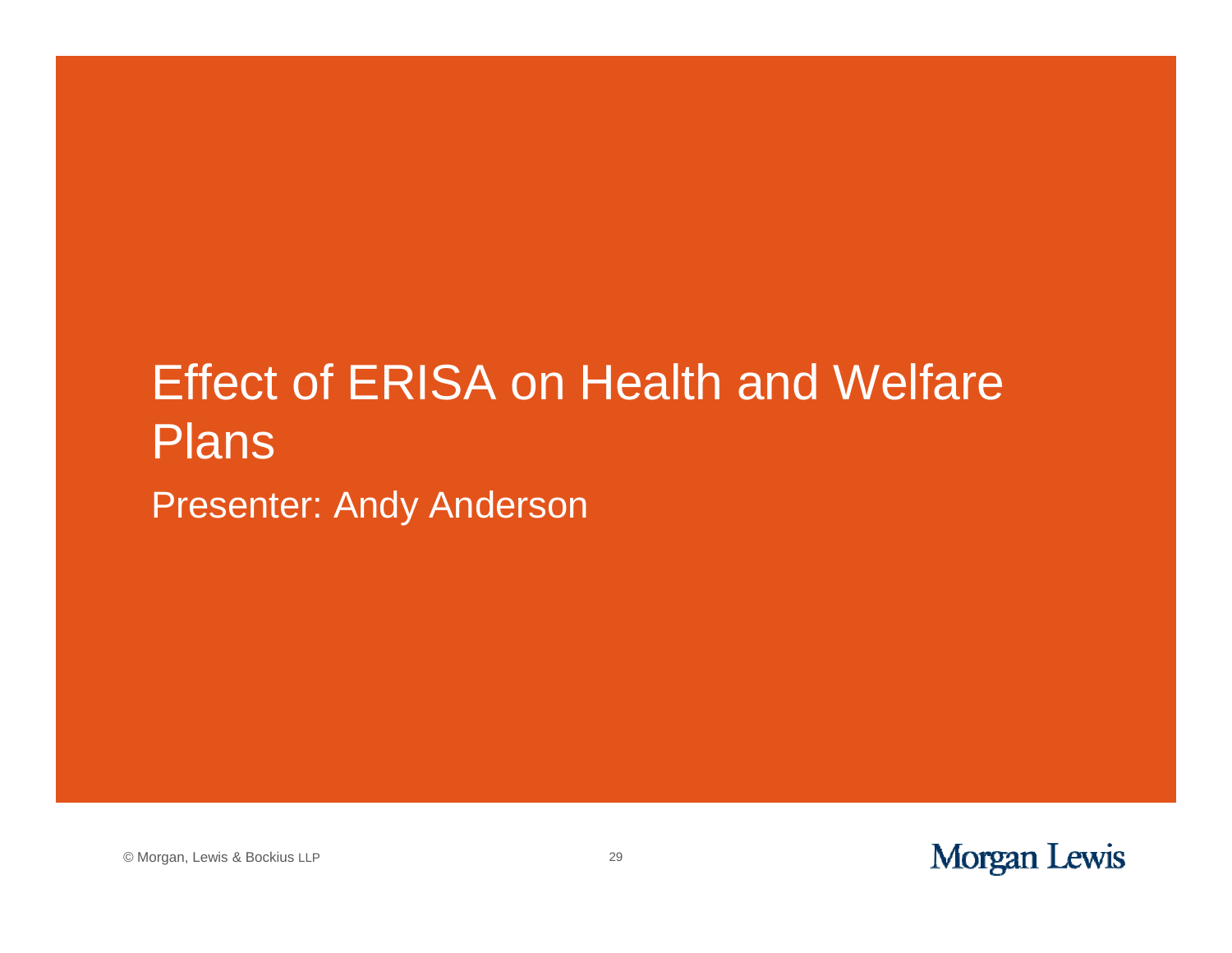- Almost, at enactment, an afterthought:
	- Reporting
	- Disclosure
	- **Bonding**
	- No participation, vesting, funding, etc.
- As with the rest, voluntary
- $\bullet$ • Then began the drumbeat of additions to the stillvoluntary H&W benefits: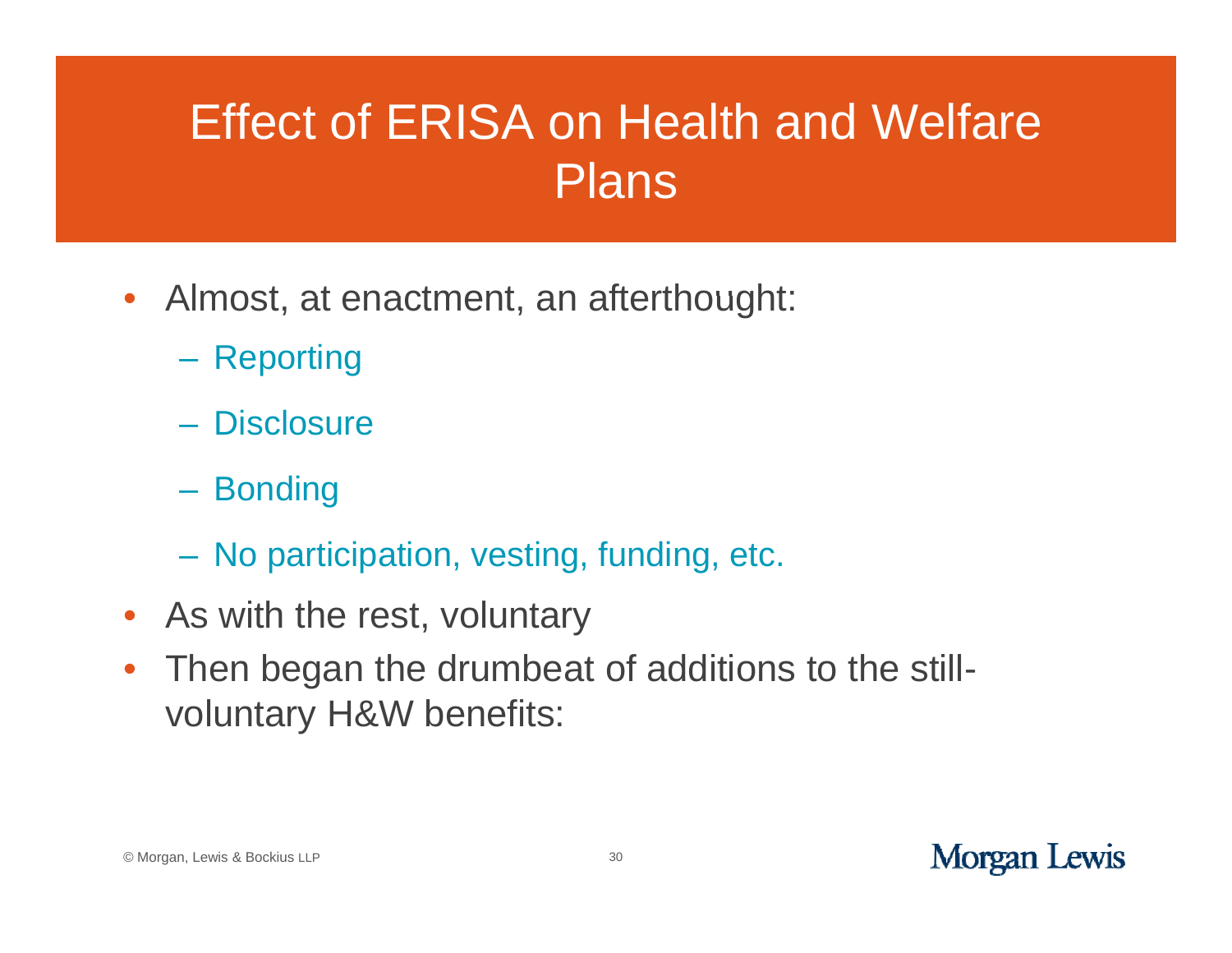- COBRA
- MEWAs
- HIPAA
	- *Preexisting condition exclusions*
	- *Special enrollment*
	- *Nondiscrimination*
	- *Privacy*
- Newborns' and Mothers' Health Protection Act
- Mental Health Parity Act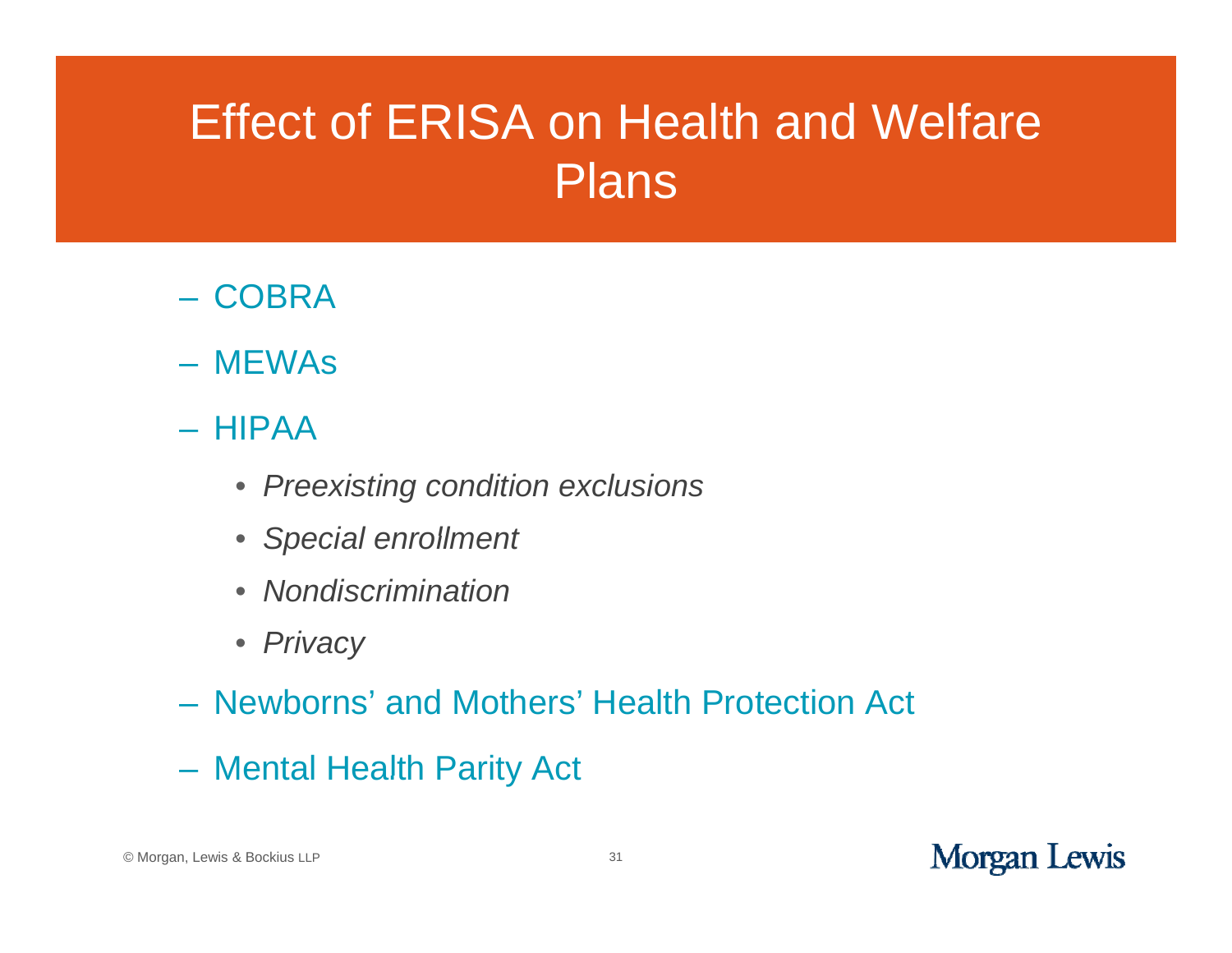- Women's Health and Cancer Rights Act
- Michelle's Law
- FMLA
- USERRA
- Adopted children
- Pediatric vaccines
- QMCSOs
- GINA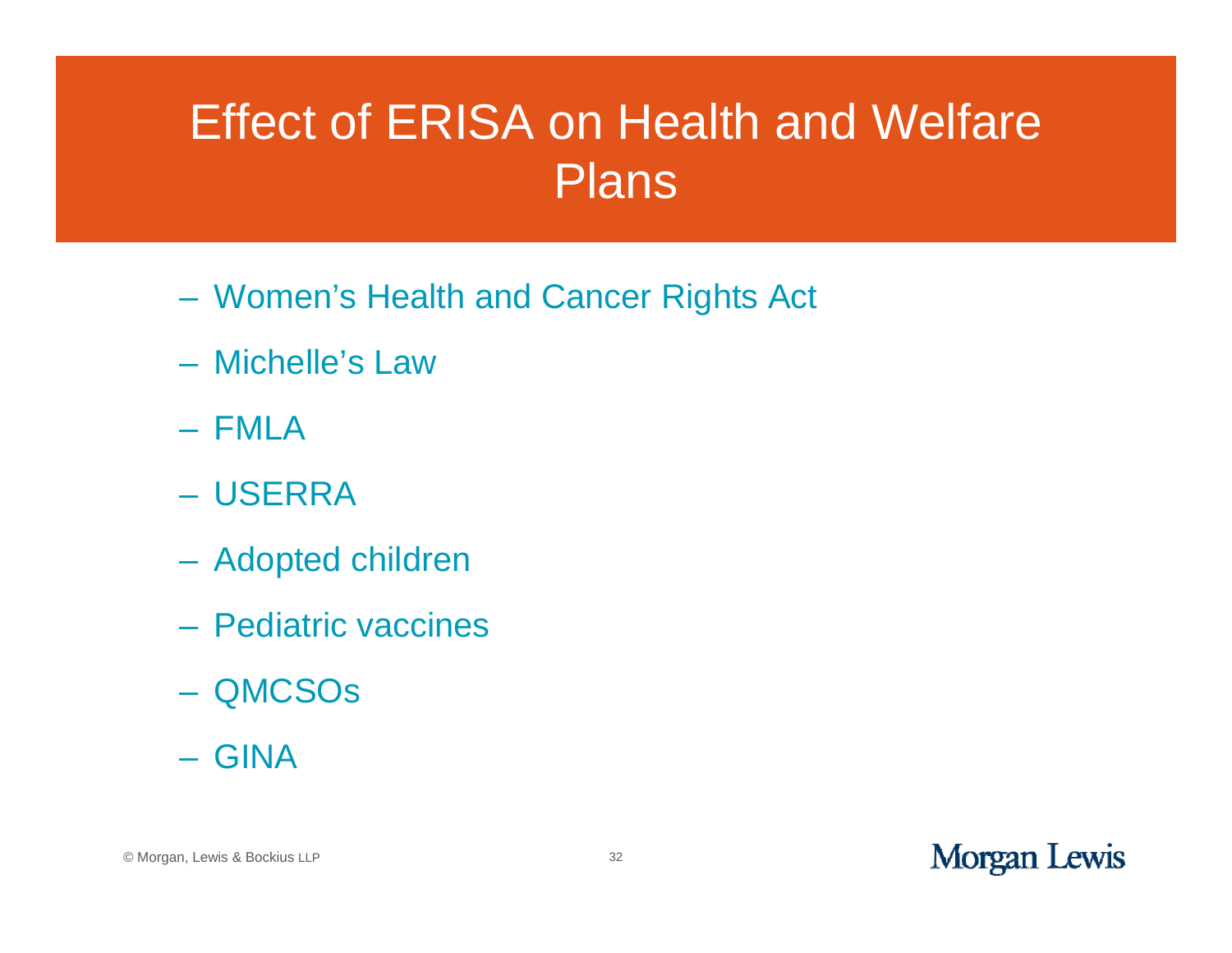- Then, everything changed:
	- The Affordable Care Act
		- *Key provision: Shared Responsibility Excise Tax*
			- Technically part of the Internal Revenue Code
			- Practically, an "Offer You Cannot Refuse"
		- *Ancillary provisions:*
			- Adult children rules through preexisting condition exclusion to repeal of annual or lifetime limits for essential health benefits
- Would ERISA drafters have anticipated that, alone among other benefits, health benefits are now mandatory?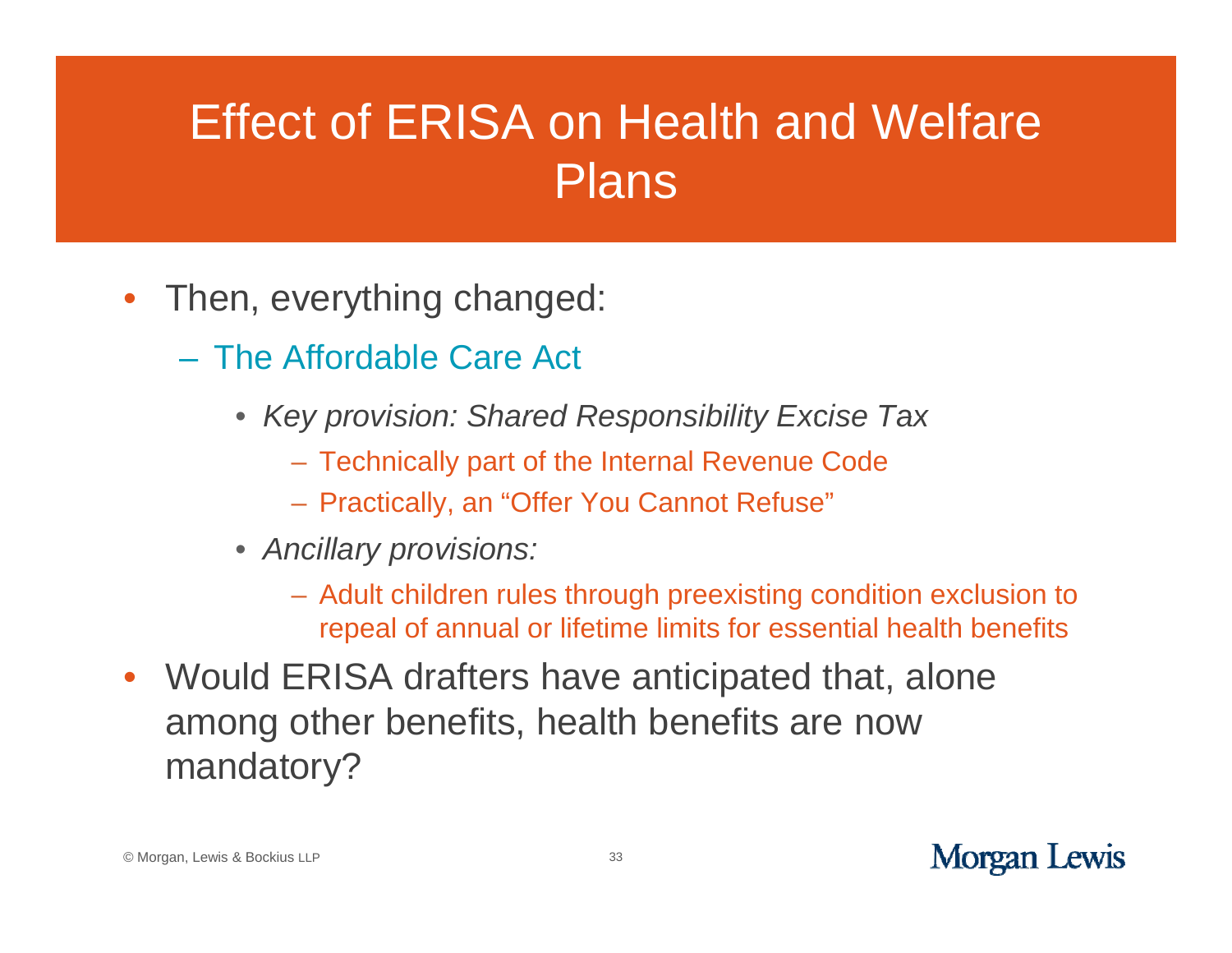### "Qualified" Nonqualified Plans—A Look at Presenter: Daniel Hogans Nonqualified Plans in the ERIS A Era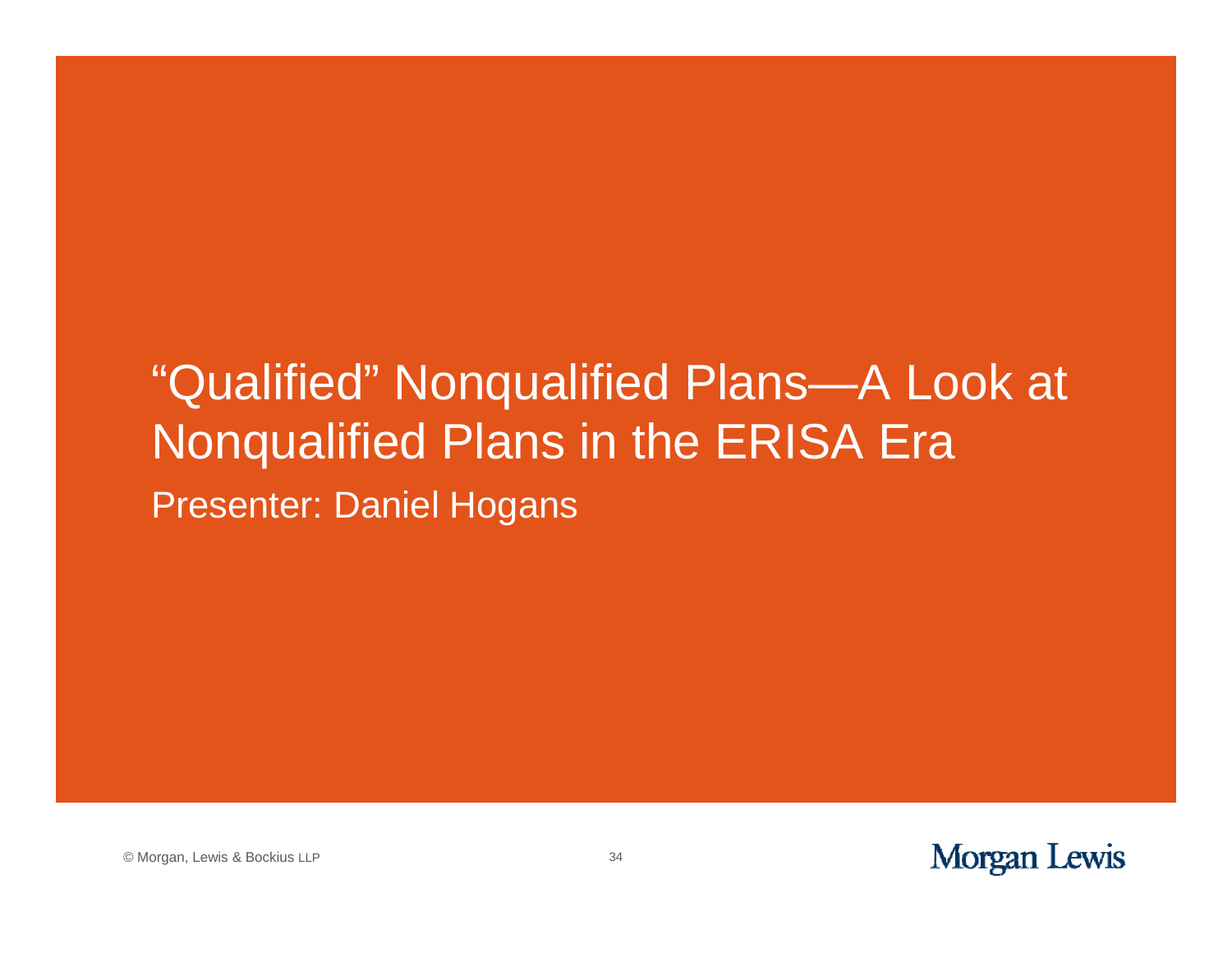## Evolution of Nonqualified Deferred Compensation Under ERISA

- •• Impact of the "top-hat" plan exception
- $\bullet$  Exemption from funding, fiduciary, and vesting re quirements
- Challenges in identifying a "select group of management or highly compensated" employees
- $\bullet$ • Continuing uncertainty and litigation pressure points for top-hat plans
- Effects of benefit limits on qualified retirement plans under the Internal Revenue Code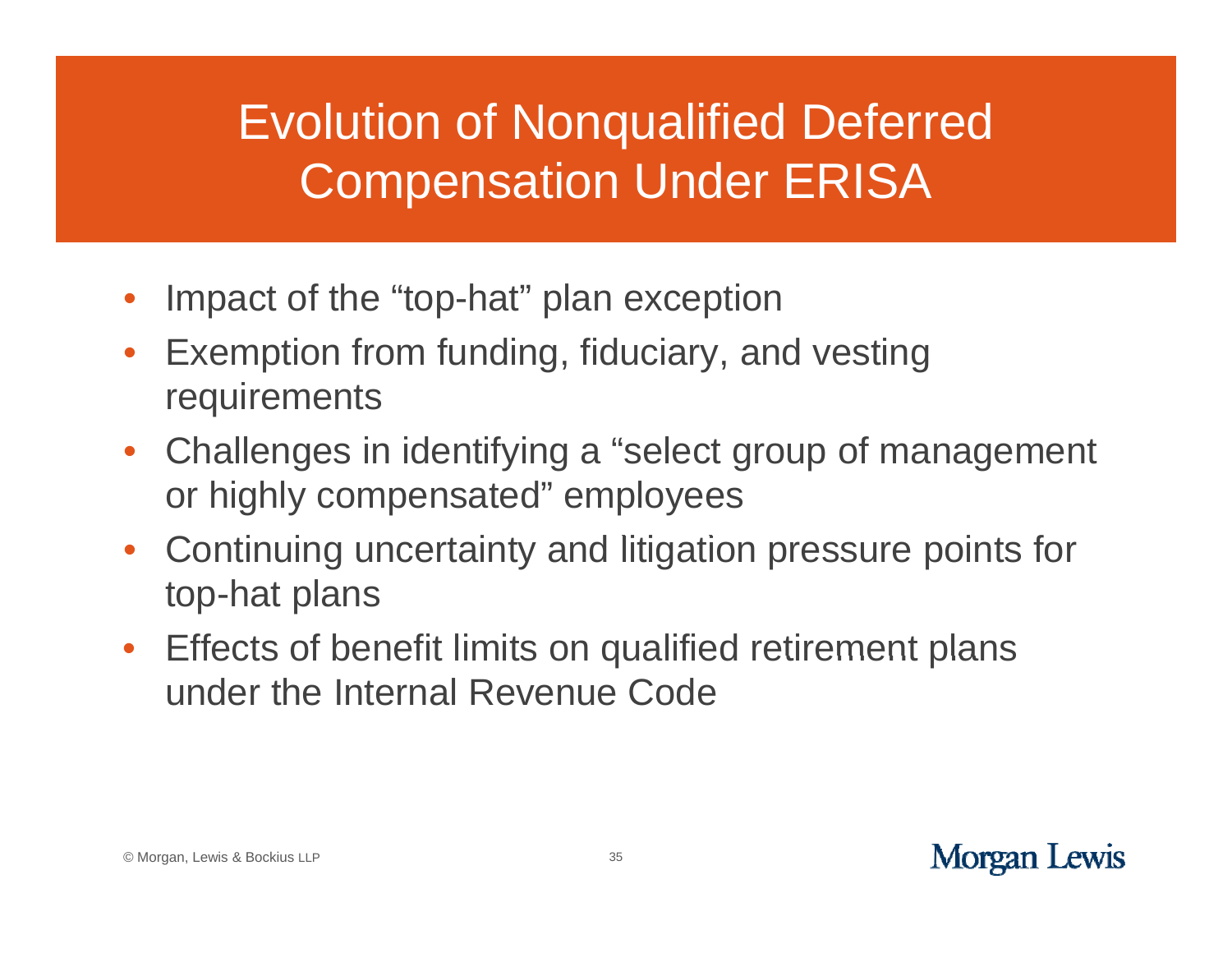## Evolution of Nonqualified Deferred Compensation Under ERISA

- Impact of Section 132 of the Revenue Act of 1978 and the creeping expansion of nonqualified deferred compensation plans
- Effects of benefit limits on qualified retirement plans under the Internal Revenue Code
- $\bullet$ • Increases in compensation complexity and performance based arrangements
- "Qualification" of deferred compensation plans under Internal Revenue Code Section 409A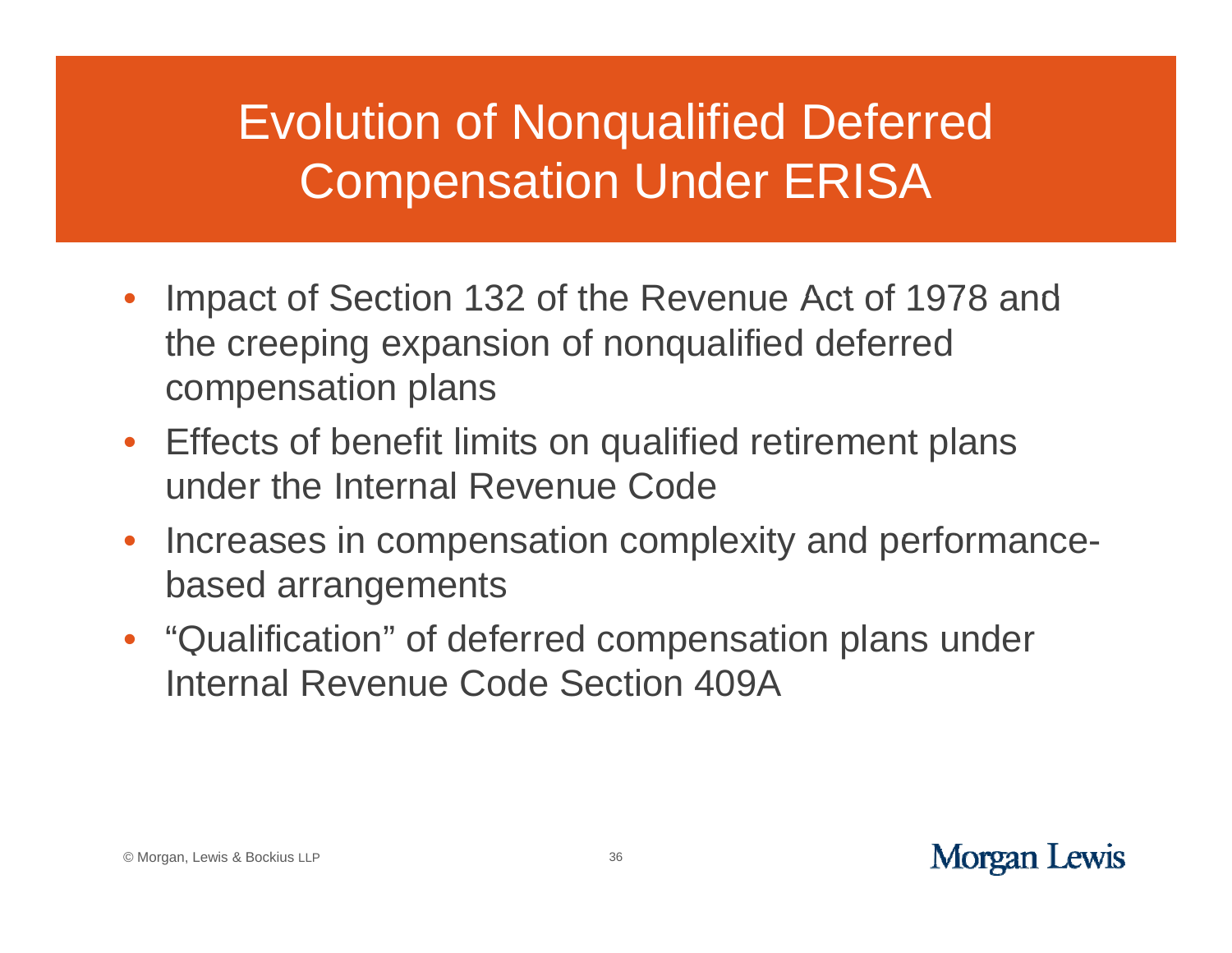# Questions?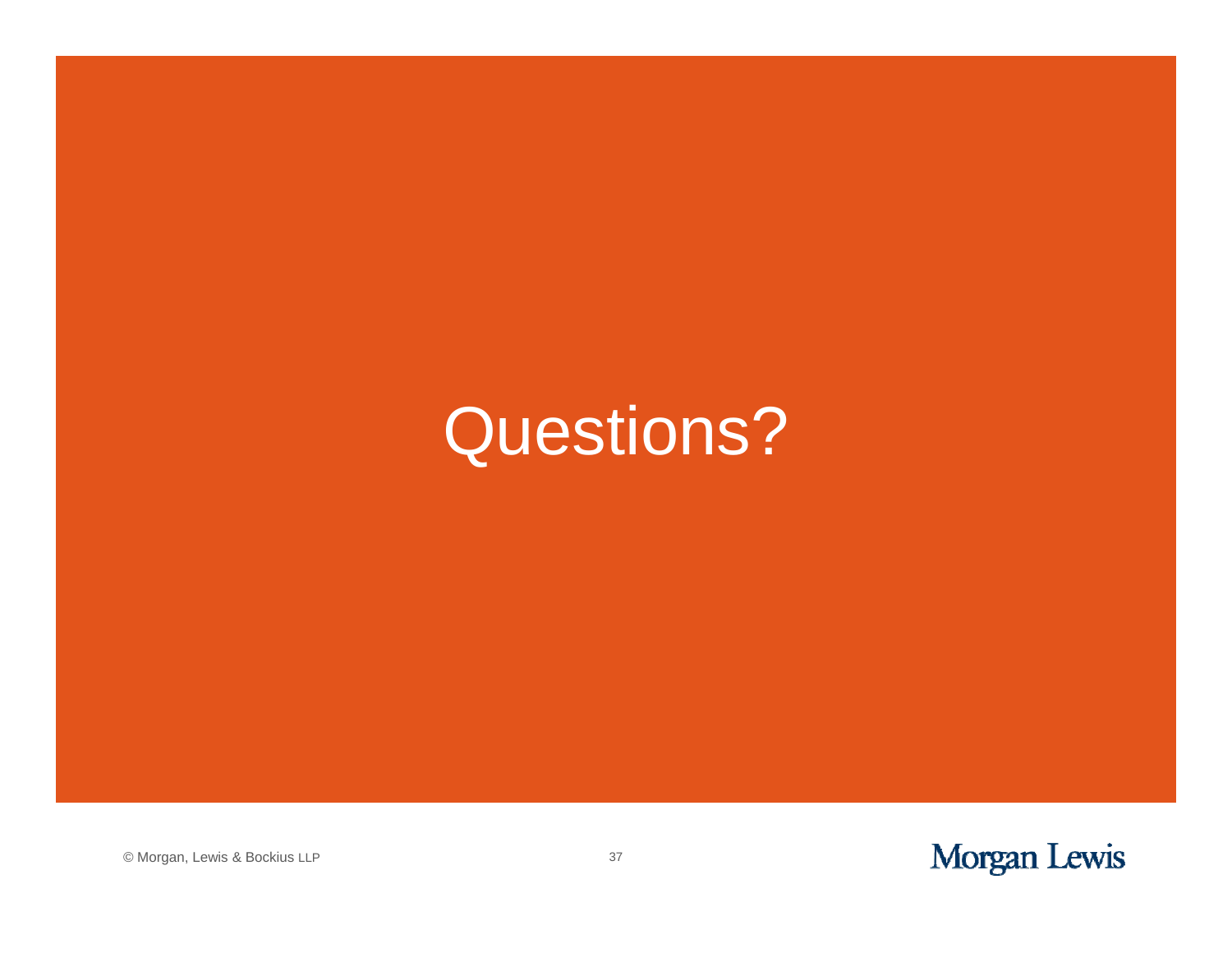#### Contact Information

**Robert Abramowitz**, Philadelphia rabramowitz@morganlewis.com

**And y Anderson**, Chica g o **y** , **Brian Hector**, Chica aanderson@morganlewis.com

**Lisa Barton**, Pittsbur g h , **Daniel Ho** lbarton@morganlewis.com

**Althea Da y**, Washin gton, D.C. , g, **Jose** aday@morganlewis.com

**John Ferreira**, Pittsburgh jferreira@morganlewis.com

**Azeez Hayne**, Philadelphia ahayne@morganlewis.com

, Chicago bhector@morganlewis.com

gans, Washington, D.C. dhogans@morganlewis.com

**ph Ronan**, Philadelphia jronan@morganlewis.com

**Julie Stapel**, Chicago jstapel@morganlewis.com

**Morgan Lewis** 

© Morgan, Lewis & Bockius LLP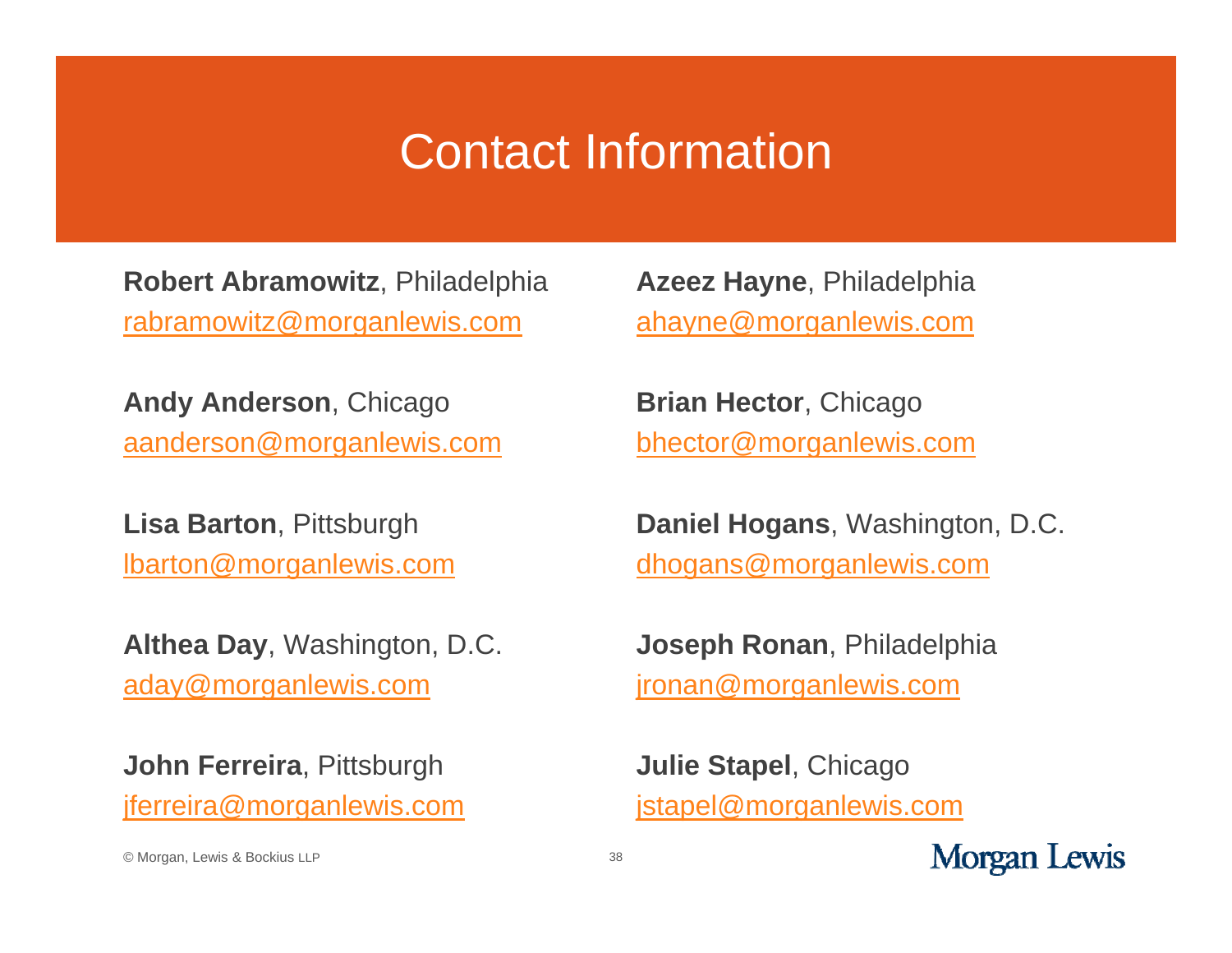This material is provided as a general informational service to clients and friends of Morgan, Lewis & Bockius LLP. It does not constitute, and should not be construed as, legal advice on any specific matter, nor does it create an attorney-client relationship. You should not act or refrain from acting on the basis of this information. This material may be considered Attorney Advertising in some states. Any prior results discussed in the material do not guarantee similar outcomes. Links provided from outside sources are subject to expiration or change. © 2014 Morgan, Lewis & Bockius LLP. All Rights Reserved.